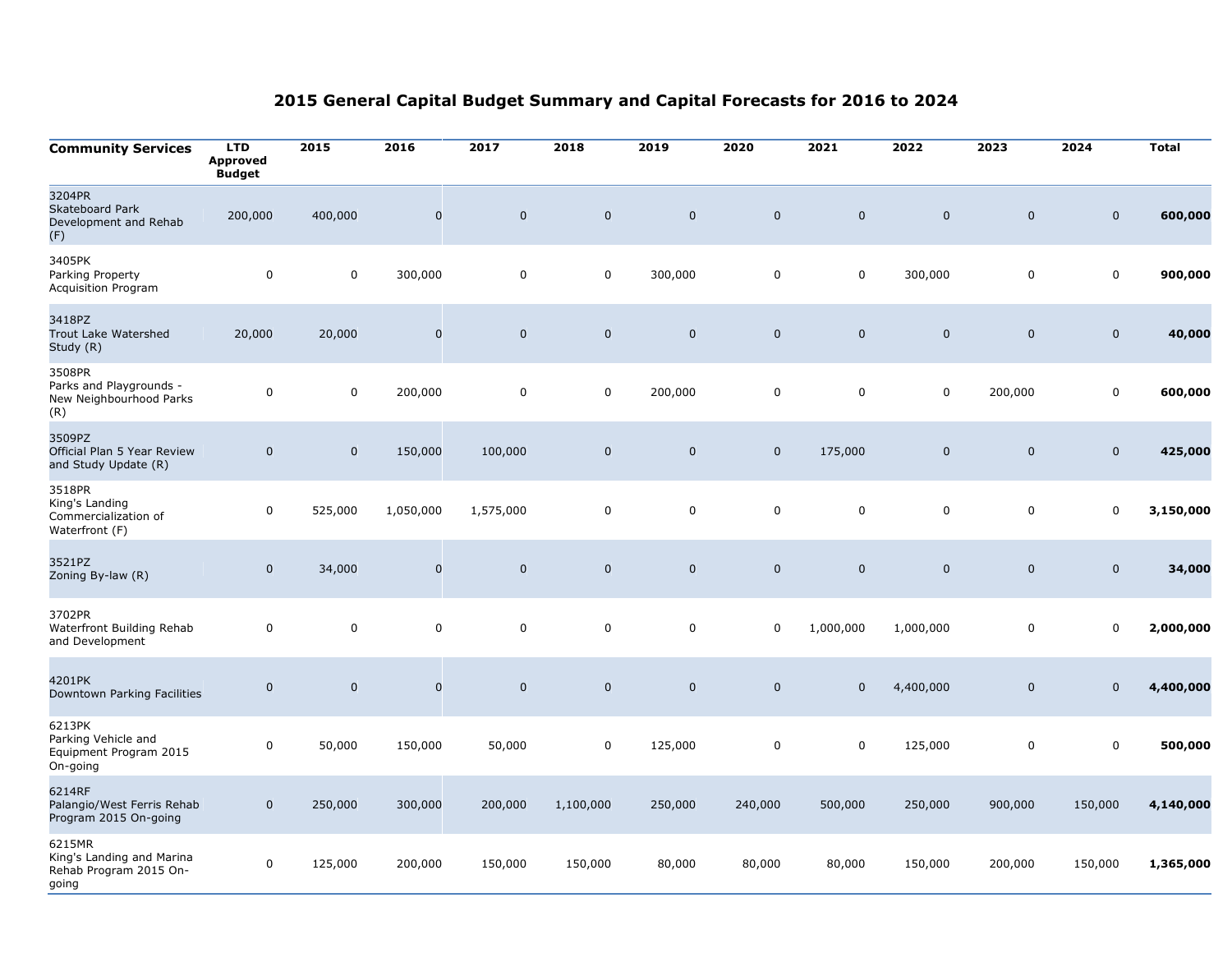| <b>Community Services</b>                                                     | <b>LTD</b><br><b>Approved</b><br><b>Budget</b> | 2015      | 2016      | 2017    | 2018    | 2019      | 2020      | 2021      | 2022      | 2023        | 2024      | <b>Total</b> |
|-------------------------------------------------------------------------------|------------------------------------------------|-----------|-----------|---------|---------|-----------|-----------|-----------|-----------|-------------|-----------|--------------|
| 6216PR<br>Parks Building Rehab 2015<br>On-going                               | $\mathbf 0$                                    | 310,000   | 300,000   | 350,000 | 400,000 | 315,000   | 325,000   | 100,000   | 500,000   | 350,000     | 200,000   | 3,150,000    |
| 6217RF<br>Recreation Facilities Rehab<br>and Development 2015 On-<br>going    | 0                                              | 415,000   | 475,000   | 500,000 | 550,000 | 600,000   | 650,000   | 700,000   | 750,000   | 800,000     | 850,000   | 6,290,000    |
| 6218PR<br>Sportsfield Complex<br>Development and Rehab<br>2015 On-going       | $\mathbf 0$                                    | 50,000    | 50,000    | 50,000  | 50,000  | 50,000    | 700,000   | 700,000   | 50,000    | 50,000      | 50,000    | 1,800,000    |
| 6219PR<br>Parks and Playground<br>Rehab Program 2015 On-<br>going (F)         | $\pmb{0}$                                      | 238,000   | 245,000   | 327,000 | 260,000 | 268,000   | 276,000   | 284,000   | 293,000   | 302,000     | 311,000   | 2,804,000    |
| 6220PR<br>Waterfront Rehab Program<br>2015 On-going                           | $\mathbf 0$                                    | 105,000   | 168,000   | 151,000 | 114,000 | 117,000   | 121,000   | 125,000   | 129,000   | 133,000     | 137,000   | 1,300,000    |
| 6221PR<br>Central City Rehab Program<br>2015 On-going                         | $\mathsf 0$                                    | 68,000    | 70,000    | 72,000  | 74,000  | 76,000    | 78,000    | 80,000    | 82,000    | 84,000      | 86,000    | 770,000      |
| 6222PR<br>City Hall Grounds Rehab<br>Program 2015 On-going                    | $\mathsf{O}\xspace$                            | 68,000    | 70,000    | 72,000  | 74,000  | 76,000    | 78,000    | 80,000    | 82,000    | 84,000      | 86,000    | 770,000      |
| 6223PR<br>Trail System Development<br>Program 2015 On-going                   | $\mathsf 0$                                    | $\pmb{0}$ | $\pmb{0}$ | 425,000 | 425,000 | $\pmb{0}$ | $\pmb{0}$ | $\pmb{0}$ | $\pmb{0}$ | $\mathsf 0$ | $\pmb{0}$ | 850,000      |
| 6224PR<br>Trail and Supporting Hard<br>Surfaces Rehab 2015 On-<br>going       | $\mathbf 0$                                    | 205,000   | 211,000   | 217,000 | 223,000 | 229,000   | 235,000   | 242,000   | 249,000   | 256,000     | 264,000   | 2,331,000    |
| 6225PR<br>Parks Vehicle and<br>Equipment Replacement<br>Program 2015 On-going | 0                                              | 278,000   | 286,000   | 295,000 | 304,000 | 313,000   | 322,000   | 332,000   | 342,000   | 352,000     | 363,000   | 3,187,000    |
| 6226RF<br>Aquatic Centre Rehab<br>Program 2015 On-going                       | $\mathsf{O}\xspace$                            | 75,000    | 80,000    | 200,000 | 90,000  | 95,000    | 100,000   | 150,000   | 105,000   | 110,000     | 115,000   | 1,120,000    |
| 6227PK<br>Parking Lot Maintenance<br>and Improvement Program<br>2015 On-going | $\pmb{0}$                                      | 100,000   | 0         | 100,000 | 0       | 100,000   | 0         | 100,000   | 0         | 100,000     | 0         | 500,000      |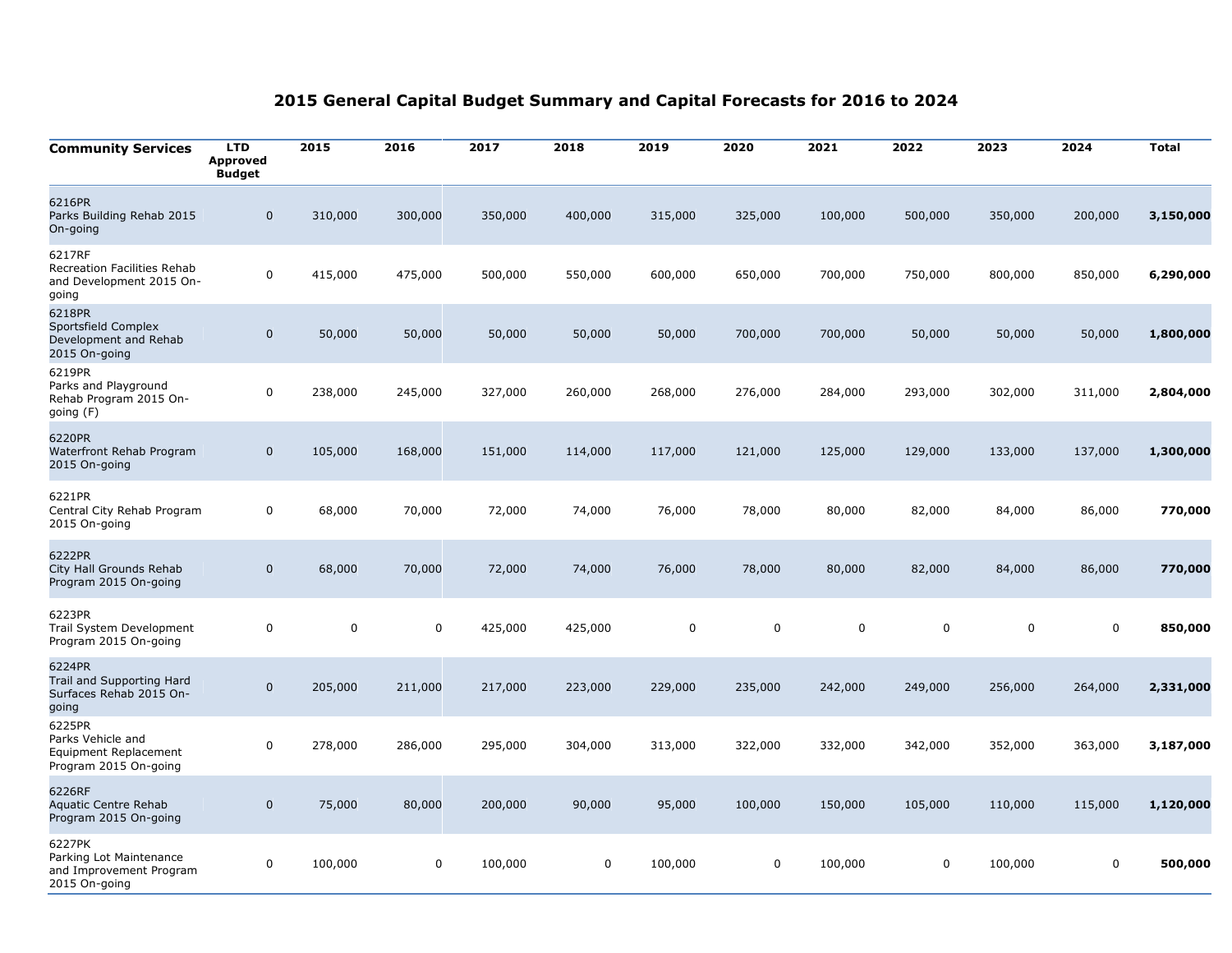| <b>Community Services</b>                                                             | <b>LTD</b><br><b>Approved</b><br><b>Budget</b> | 2015        | 2016                | 2017      | 2018        | 2019         | 2020         | 2021           | 2022         | 2023           | 2024        | <b>Total</b> |
|---------------------------------------------------------------------------------------|------------------------------------------------|-------------|---------------------|-----------|-------------|--------------|--------------|----------------|--------------|----------------|-------------|--------------|
| 6228AT<br>North Bay Jack Garland<br>Airport 2015 On-going                             | $\mathbf 0$                                    | 310,648     | 324,692             | 335,160   | 305,235     | 308,963      | 297,728      | 306,075        | 490,875      | 316,313        | 254,625     | 3,250,314    |
| 6229TR<br><b>Transit Building Capital</b><br>Program 2015 On-going                    | 0                                              | 250,000     | 250,000             | 26,250    | 26,250      | 120,750      | 26,250       | 26,250         | 26,250       | 26,250         | 26,250      | 804,500      |
| 6230TR<br>Transit Coach Replacement<br>Program 2015 On-going (F)                      | $\mathbf 0$                                    | 1,050,000   | 170,000             | 2,260,000 | 1,160,000   | 110,000      | 2,300,000    | 240,000        | 2,420,000    | $\Omega$       | 2,420,000   | 12,130,000   |
| 6246PR<br><b>Tourist Information Centre</b><br>and Dionne Home Rehab<br>2015 On-going | $\mathbf 0$                                    | 75,000      | $\mathbf 0$         | 0         | 50,000      | $\pmb{0}$    | $\pmb{0}$    | 50,000         | $\mathbf 0$  | 0              | 50,000      | 225,000      |
| 6247RF<br><b>Memorial Gardens Rehab</b><br>2015 On-going (F)                          | $\mathbf 0$                                    | 1,276,500   | 220,000             | 190,000   | 400,000     | 400,000      | 150,000      | 50,000         | 300,000      | 100,000        | 160,000     | 3,246,500    |
| <b>Community Services</b><br><b>Budget</b>                                            | 220,000                                        | 6,278,148   | 5,269,692           | 7,645,410 | 5,755,485   | 4,133,713    | 5,978,978    | 5,320,325      | 12,044,125   | 4,363,563      | 5,672,875   | 62,682,314   |
| <b>Corporate Services</b>                                                             | <b>LTD</b><br><b>Approved</b><br><b>Budget</b> | 2015        | 2016                | 2017      | 2018        | 2019         | 2020         | 2021           | 2022         | 2023           | 2024        | <b>Total</b> |
| 3205GG<br><b>Integrated Software</b><br>Solution                                      | 100,000                                        | 157,500     | 1,050,000           | 1,417,500 | $\mathbf 0$ | $\mathbf{0}$ | $\mathbf{0}$ | $\overline{0}$ | $\mathbf{0}$ | $\overline{0}$ | $\mathbf 0$ | 2,725,000    |
| 3414GG<br>Second Floor Public<br>Washroom Upgrade                                     | 0                                              | $\mathbf 0$ | $\mathbf 0$         | 150,000   | $\mathbf 0$ | $\mathsf 0$  | $\pmb{0}$    | $\mathbf 0$    | $\mathbf 0$  | 0              | 0           | 150,000      |
| 3706GG<br>City Hall Roof Replacement                                                  | $\mathbf 0$                                    | $\pmb{0}$   | $\mathsf{O}\xspace$ | 250,000   | $\mathbf 0$ | $\pmb{0}$    | $\mathbf 0$  | $\mathbf 0$    | $\mathbf 0$  | $\mathbf 0$    | $\mathbf 0$ | 250,000      |
| 6231GG<br>City Hall Building Rehab<br>2015 On-going                                   | $\mathbf 0$                                    | 93,000      | 96,000              | 99,000    | 102,000     | 105,000      | 108,000      | 111,000        | 114,000      | 117,000        | 120,000     | 1,065,000    |
| 6232GG<br>System Technology<br>Program 2015 On-going                                  | $\mathbf 0$                                    | 511,350     | 473,550             | 363,300   | 720,300     | 331,800      | 331,800      | 478,800        | 363,300      | 363,300        | 280,350     | 4,217,850    |
|                                                                                       |                                                |             |                     |           |             |              |              |                |              |                |             |              |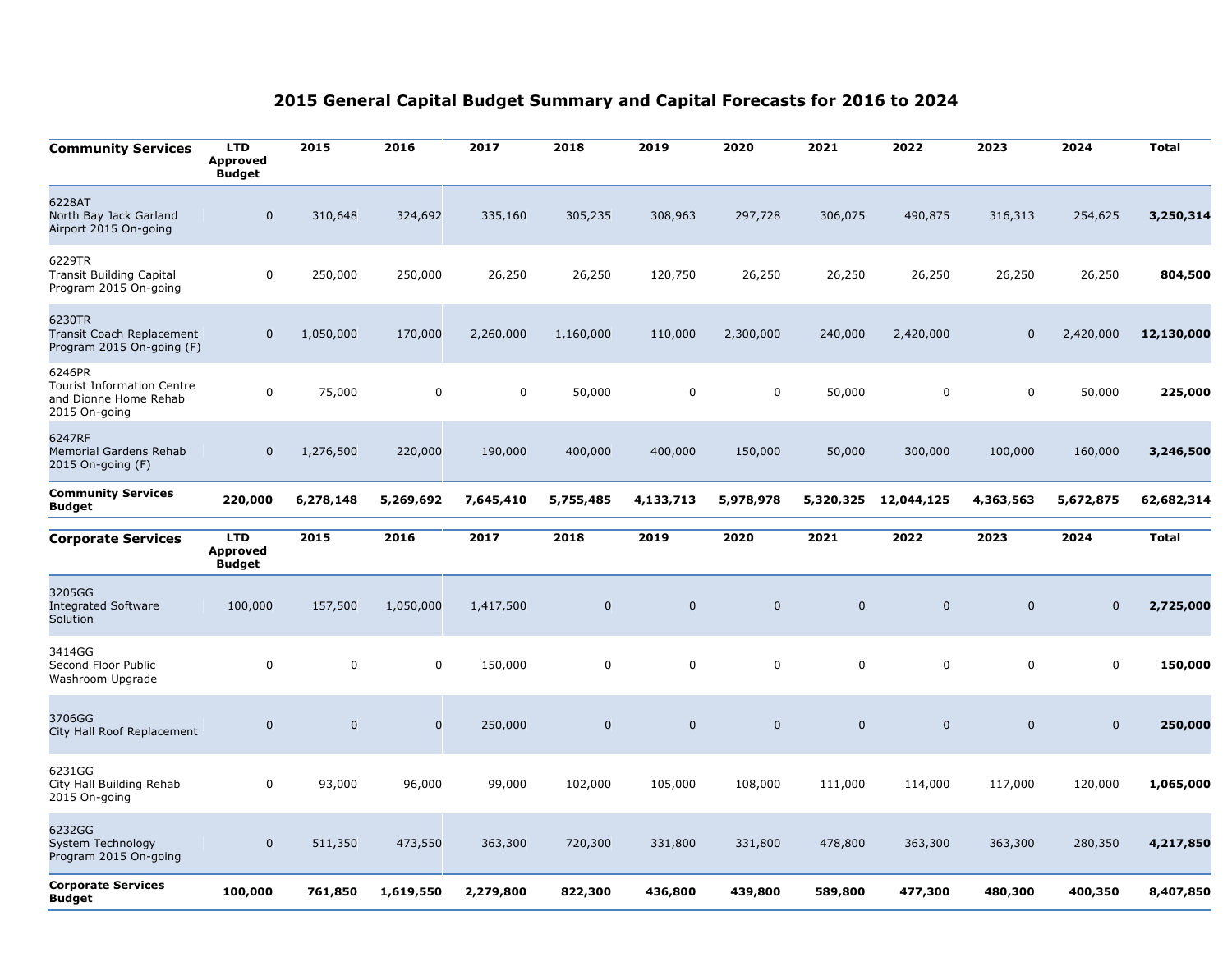| Engineering,<br><b>Environmental and</b><br>Works                                 | <b>LTD</b><br><b>Approved</b><br><b>Budget</b> | 2015           | 2016                | 2017        | 2018        | 2019                | 2020        | 2021        | 2022           | 2023                | 2024           | <b>Total</b> |
|-----------------------------------------------------------------------------------|------------------------------------------------|----------------|---------------------|-------------|-------------|---------------------|-------------|-------------|----------------|---------------------|----------------|--------------|
| 2803RD<br>Cedar Heights Phase I -<br>BPS, Water and Sewer on<br>College Drive (R) | 1,744,339                                      | 650,000        | $\mathsf{O}\xspace$ | $\mathbf 0$ | $\mathbf 0$ | $\mathsf{O}\xspace$ | $\mathbf 0$ | $\pmb{0}$   | $\mathbf 0$    | $\mathsf{O}\xspace$ | $\mathbf 0$    | 2,394,339    |
| 2919RD<br>Pearce Street - Francis To<br>Greenhill - Phase II (R)                  | 50,000                                         | $\pmb{0}$      | 1,600,000           | $\mathbf 0$ | $\mathbf 0$ | $\pmb{0}$           | 0           | $\pmb{0}$   | $\mathbf 0$    | $\mathsf 0$         | $\mathbf 0$    | 1,650,000    |
| 2934ST<br>Chippewa Creek and Airport<br>Heights Stormwater<br>Retention (R)       | 600,000                                        | 1,000,000      | $\mathbf 0$         | $\mathbf 0$ | $\mathbf 0$ | $\mathbf 0$         | $\mathbf 0$ | $\mathbf 0$ | $\mathbf 0$    | $\mathbf 0$         | $\mathbf 0$    | 1,600,000    |
| 3002RD<br>Hammond Street and<br>Stanley Street Bridges -<br>E.A. and Removal      | 50,000                                         | 300,000        | 150,000             | $\pmb{0}$   | $\mathbf 0$ | $\pmb{0}$           | $\mathbf 0$ | $\mathbf 0$ | $\mathbf 0$    | $\mathbf 0$         | $\mathsf 0$    | 500,000      |
| 3102RD<br>Facilities Management -<br>Roads (F)                                    | 177,500                                        | 50,000         | $\mathbf 0$         | $\mathbf 0$ | $\mathbf 0$ | $\mathbf 0$         | $\mathbf 0$ | $\mathbf 0$ | $\overline{0}$ | $\mathbf 0$         | $\mathbf 0$    | 227,500      |
| 3104RD<br>Ferguson Street -<br>Worthington to Chippewa                            | 3,500,000                                      | 500,000        | $\mathbf 0$         | $\mathbf 0$ | 0           | $\mathbf 0$         | $\mathbf 0$ | $\mathbf 0$ | $\mathbf 0$    | $\mathbf 0$         | $\mathbf 0$    | 4,000,000    |
| 3210ST<br>Trunk Sewer Rehab -<br>Eastview Tributary System                        | $\mathsf 0$                                    | $\overline{0}$ | $\mathsf{O}\xspace$ | $\mathbf 0$ | 200,000     | 1,000,000           | $\mathsf 0$ | $\mathbf 0$ | $\overline{0}$ | $\mathsf{O}\xspace$ | $\mathbf 0$    | 1,200,000    |
| 3212RD<br>Francis Street Sewer<br>Upsizing                                        | $\mathsf 0$                                    | 0              | 1,000,000           | $\mathbf 0$ | 0           | $\mathbf 0$         | $\mathbf 0$ | $\mathbf 0$ | $\mathbf 0$    | $\mathbf 0$         | $\mathbf 0$    | 1,000,000    |
| 3300RD<br>John Street Bridge (F)                                                  | 388,000                                        | 2,537,000      | $\mathbf 0$         | $\mathbf 0$ | $\mathbf 0$ | $\mathbf 0$         | $\mathbf 0$ | $\mathbf 0$ | $\mathbf 0$    | $\mathbf 0$         | $\overline{0}$ | 2,925,000    |
| 3302ST<br>Trunk Sewer Rehab -<br>Pinewood Fingers Creek                           | $\pmb{0}$                                      | $\pmb{0}$      | $\mathbf 0$         | $\mathsf 0$ | 300,000     | 2,500,000           | $\mathbf 0$ | $\mathsf 0$ | $\mathbf 0$    | $\mathbf 0$         | $\mathsf 0$    | 2,800,000    |
| 3305RD<br>Main Street Paving Stone<br>Replacement                                 | $\mathbf 0$                                    | 50,000         | 750,000             | 50,000      | 750,000     | 50,000              | 750,000     | $\mathbf 0$ | $\mathbf 0$    | $\mathsf{O}\xspace$ | $\mathbf 0$    | 2,400,000    |
| 3400RD<br>Lakeshore Drive - ONR<br>Overpass (F)                                   | 50,000                                         | 525,000        | 4,200,000           | $\mathbf 0$ | 0           | 0                   | $\mathbf 0$ | $\mathbf 0$ | $\mathbf 0$    | 3,000,000           | $\mathbf 0$    | 7,775,000    |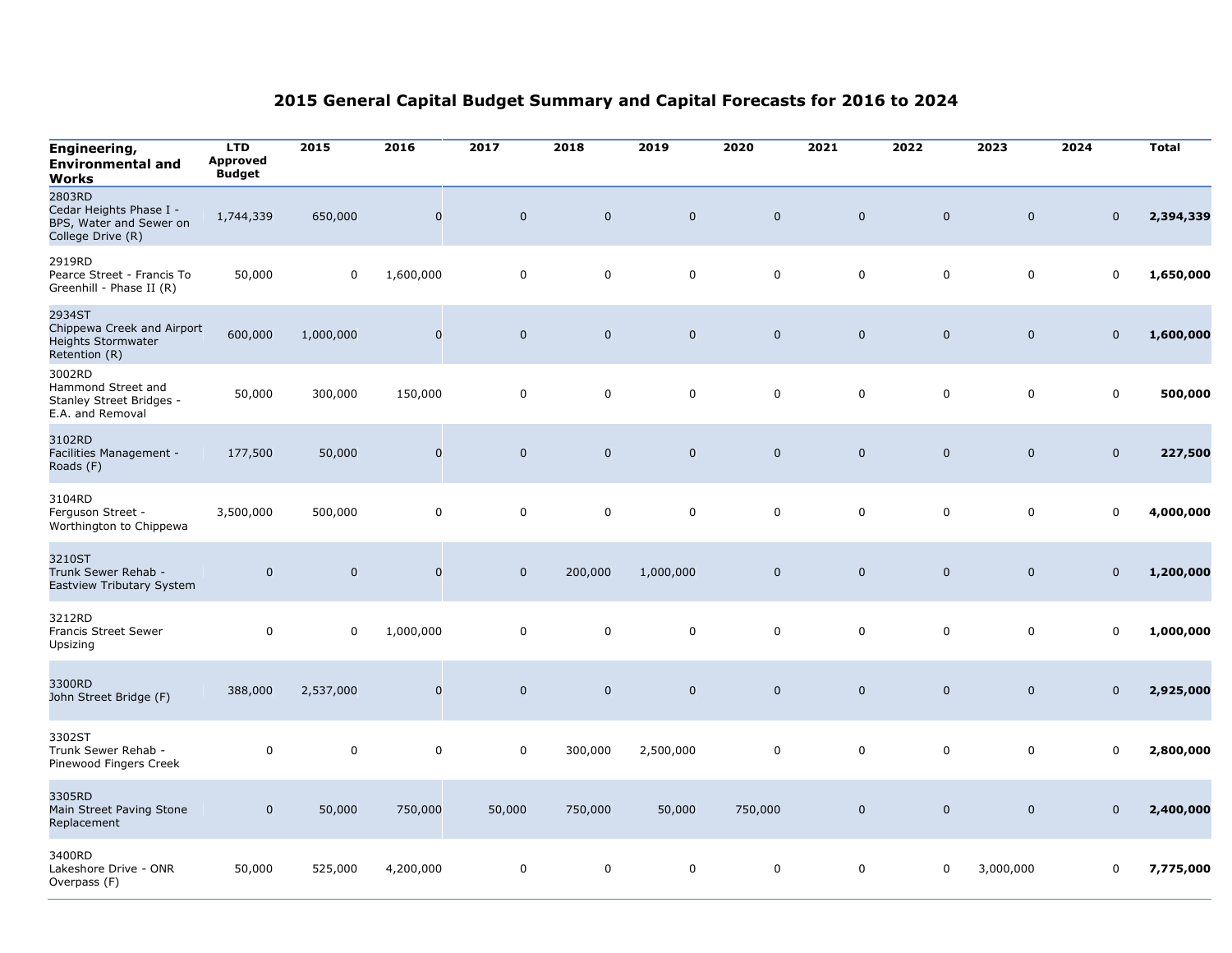| Engineering,<br><b>Environmental and</b><br>Works                                  | <b>LTD</b><br>Approved<br><b>Budget</b> | 2015        | 2016        | 2017        | 2018         | 2019        | 2020         | 2021        | 2022           | 2023                | 2024           | <b>Total</b> |
|------------------------------------------------------------------------------------|-----------------------------------------|-------------|-------------|-------------|--------------|-------------|--------------|-------------|----------------|---------------------|----------------|--------------|
| 3401RD<br>Lamorie Bridge Needs<br>Study and Rehab                                  | 50,000                                  | $\mathbf 0$ | 200,000     | 500,000     | $\mathbf{0}$ | $\mathbf 0$ | $\mathbf 0$  | $\mathbf 0$ | $\overline{0}$ | $\pmb{0}$           | $\mathbf 0$    | 750,000      |
| 3403RD<br>Four Mile Lake Road<br>Extension to Highway 11<br>$(F)$ $(R)$            | 25,000                                  | 0           | 2,100,000   | 1,050,000   | 0            | 0           | 0            | $\mathbf 0$ | $\mathbf 0$    | $\mathbf 0$         | $\mathbf 0$    | 3,175,000    |
| 3407GD<br>Leachate Management -<br>Future Cells - New Methane                      | 200,000                                 | 2,000,000   | $\mathbf 0$ | $\mathbf 0$ | 250,000      | 2,000,000   | $\mathsf 0$  | $\mathbf 0$ | 2,200,000      | $\mathsf{O}\xspace$ | $\mathbf 0$    | 6,650,000    |
| 3409RD<br>Lakeshore Drive -<br>Resurfacing - Birchs to<br>Booth Road               | $\mathsf 0$                             | $\mathbf 0$ | $\mathbf 0$ | 100,000     | 2,800,000    | $\mathbf 0$ | $\mathbf 0$  | $\mathbf 0$ | $\mathbf 0$    | $\mathbf 0$         | $\mathbf 0$    | 2,900,000    |
| 3415RD<br>Trout Lake Road - ONR<br>Overpass                                        | 50,000                                  | $\pmb{0}$   | 150,000     | 1,800,000   | $\mathbf 0$  | $\pmb{0}$   | $\mathbf{0}$ | $\mathbf 0$ | $\mathbf 0$    | $\mathbf 0$         | $\overline{0}$ | 2,000,000    |
| 3416GD<br>Merrick Landfill Gas<br>Collection Infrastructure<br>(R)                 | 75,000                                  | 200,000     | $\mathbf 0$ | 400,000     | 75,000       | 0           | 225,000      | 500,000     | $\mathbf 0$    | 90,000              | $\mathbf 0$    | 1,565,000    |
| 3417GD<br>Merrick Flare Station -<br>T.S.S.A. Requirements (R)                     | 250,000                                 | $\mathbf 0$ | $\mathbf 0$ | 700,000     | $\mathbf{0}$ | $\mathbf 0$ | $\mathbf 0$  | $\mathbf 0$ | $\overline{0}$ | $\mathbf 0$         | $\mathbf 0$    | 950,000      |
| 3423RD<br>Intersection of Highway<br>11/17 and Seymour Street<br>$(F)$ $(R)$       | 200,000                                 | 1,000,000   | 4,500,000   | $\mathbf 0$ | $\mathbf 0$  | $\mathbf 0$ | $\mathbf 0$  | $\mathbf 0$ | $\mathbf 0$    | $\mathbf 0$         | $\mathbf 0$    | 5,700,000    |
| 3500RD<br>Lakeshore Drive - Judge to<br>Gertrude (Phase I) -<br>Watermain and Road | $\pmb{0}$                               | $\mathbf 0$ | $\mathbf 0$ | 3,200,000   | $\mathbf 0$  | $\mathbf 0$ | $\mathbf 0$  | $\mathbf 0$ | $\mathbf 0$    | $\mathbf 0$         | $\mathbf 0$    | 3,200,000    |
| 3501RD<br>Roadside Guardrails and<br>Retaining Walls - Inspection<br>and Upgrade   | 100,000                                 | 100,000     | $\mathbf 0$ | $\mathbf 0$ | 100,000      | 0           | 0            | $\mathbf 0$ | $\mathbf 0$    | $\mathbf 0$         | $\mathbf 0$    | 300,000      |
| 3503RD<br>Jane Street- Murray to<br>Timmins - Reconstruction                       | $\pmb{0}$                               | $\mathbf 0$ | $\mathbf 0$ | $\mathbf 0$ | 2,500,000    | $\mathbf 0$ | $\mathbf 0$  | $\mathbf 0$ | $\mathbf 0$    | $\mathsf{O}\xspace$ | $\mathbf 0$    | 2,500,000    |
| 3506ST<br>Stormwater Management -<br>Overland Flow Control<br>Study                | 0                                       | 0           | $\mathbf 0$ | $\mathbf 0$ | 0            | 0           | 0            | 100,000     | 0              | 0                   | 0              | 100,000      |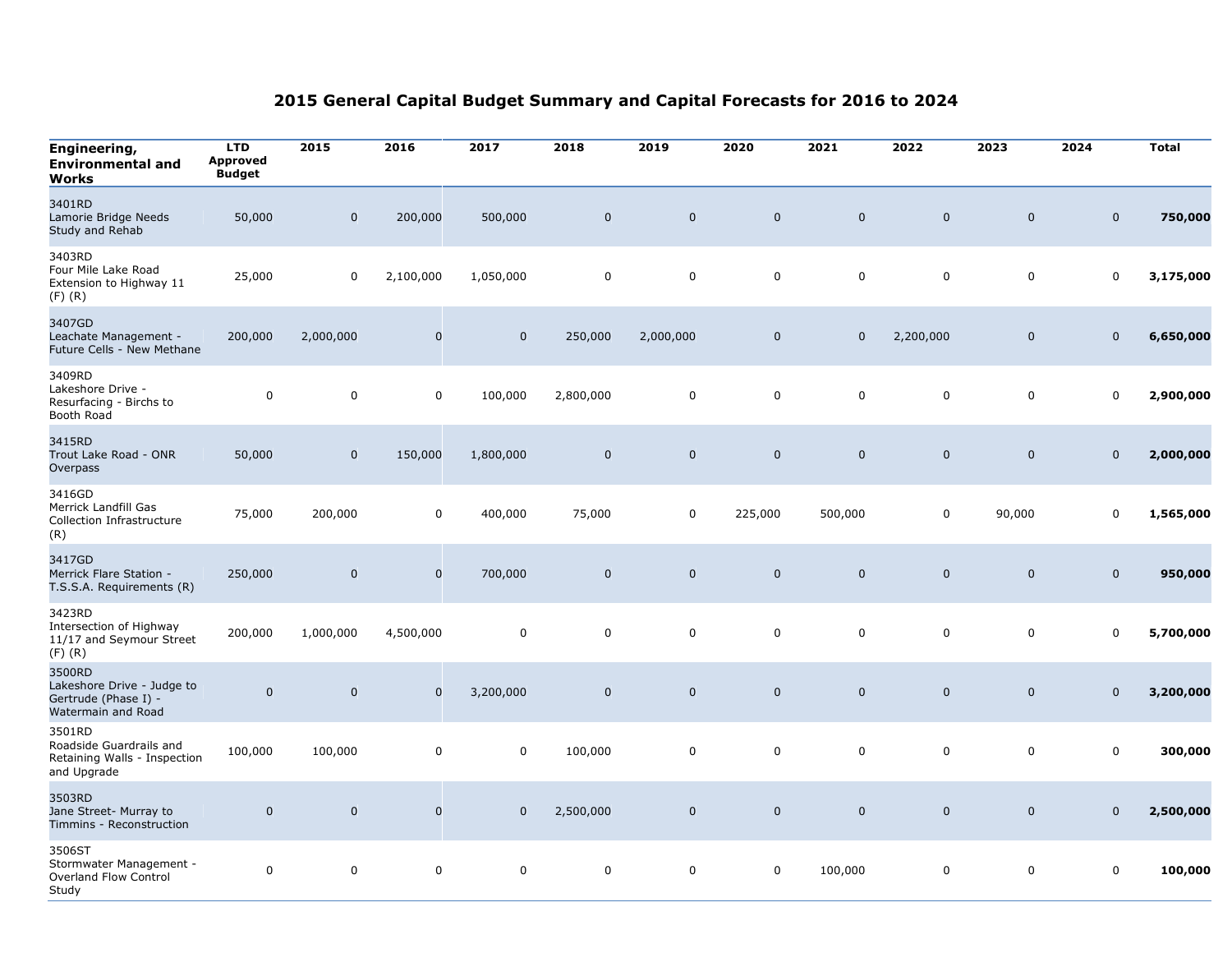| Engineering,<br><b>Environmental and</b><br>Works                                      | <b>LTD</b><br><b>Approved</b><br><b>Budget</b> | 2015        | 2016                | 2017         | 2018        | 2019                | 2020        | 2021        | 2022        | 2023                | 2024        | <b>Total</b> |
|----------------------------------------------------------------------------------------|------------------------------------------------|-------------|---------------------|--------------|-------------|---------------------|-------------|-------------|-------------|---------------------|-------------|--------------|
| 3507ST<br><b>Stormwater Outfall</b><br>Maintenance                                     | $\mathbf 0$                                    | 75,000      | $\mathbf 0$         | 300,000      | 200,000     | $\mathbf 0$         | $\mathbf 0$ | 1,200,000   | $\mathbf 0$ | $\mathbf 0$         | $\mathbf 0$ | 1,775,000    |
| 3519RD<br>Road Condition Inspection                                                    | $\mathbf 0$                                    | 100,000     | $\mathbf 0$         | $\mathbf 0$  | 0           | 100,000             | $\mathbf 0$ | $\mathbf 0$ | $\mathbf 0$ | 100,000             | $\mathbf 0$ | 300,000      |
| 3601RD<br>Downtown 4 inch<br>Watermain Replacement                                     | $\mathbf 0$                                    | $\mathbf 0$ | $\mathbf 0$         | $\mathbf 0$  | 200,000     | 1,800,000           | $\mathbf 0$ | $\mathbf 0$ | $\mathbf 0$ | $\mathbf 0$         | $\mathbf 0$ | 2,000,000    |
| 3606RD<br>O'Brien Street<br>Reconstruction - Airport to<br>High                        | $\pmb{0}$                                      | $\mathbf 0$ | $\mathbf 0$         | $\mathbf 0$  | 0           | 0                   | $\mathbf 0$ | 200,000     | 2,800,000   | 2,400,000           | $\mathbf 0$ | 5,400,000    |
| 3607RD<br>Cedar Heights - Phase II -<br>Larocque BPS, Standpipe,<br>Water and Sewer    | $\mathbf 0$                                    | $\mathbf 0$ | $\mathbf 0$         | $\mathbf{0}$ | 1,000,000   | $\mathbf 0$         | $\mathbf 0$ | $\mathbf 0$ | $\mathbf 0$ | $\mathbf 0$         | $\mathbf 0$ | 1,000,000    |
| 3700RD<br>Seymour Street - Station to<br>Wallace - Widening and<br>Signals             | $\mathbf 0$                                    | $\pmb{0}$   | $\mathbf 0$         | $\mathsf 0$  | 0           | $\mathbf 0$         | $\mathbf 0$ | 3,800,000   | $\mathbf 0$ | $\mathbf 0$         | $\mathbf 0$ | 3,800,000    |
| 3700ST<br>Seymour Street - Station to<br>Wallace - Widening and<br><b>Signals</b>      | $\mathsf{O}\xspace$                            | $\mathbf 0$ | $\mathbf 0$         | $\mathbf 0$  | $\mathbf 0$ | $\mathsf{O}\xspace$ | $\mathbf 0$ | 600,000     | $\mathbf 0$ | $\mathsf{O}\xspace$ | $\mathbf 0$ | 600,000      |
| 3701RD<br>Norman/Chapais<br>Connection Watermain                                       | $\mathbf 0$                                    | $\mathbf 0$ | $\mathbf 0$         | $\mathbf 0$  | $\mathbf 0$ | $\mathbf 0$         | $\mathbf 0$ | $\mathbf 0$ | $\mathbf 0$ | 3,500,000           | $\mathbf 0$ | 3,500,000    |
| 3800RD<br>Cassells Street - King<br>Street to Highway 11/17                            | $\mathsf{O}\xspace$                            | $\mathbf 0$ | $\mathbf 0$         | $\mathbf 0$  | $\mathbf 0$ | $\mathsf{O}\xspace$ | 300,000     | 4,700,000   | $\mathbf 0$ | $\mathsf{O}\xspace$ | $\mathbf 0$ | 5,000,000    |
| 3801RD<br>McKeown Avenue -<br>Gormanville Road to Fire<br>Station - Major Resurfacing  | $\mathbf 0$                                    | $\mathbf 0$ | $\mathbf 0$         | $\mathbf 0$  | 200,000     | 2,500,000           | 4,500,000   | $\pmb{0}$   | $\mathbf 0$ | $\mathbf 0$         | $\mathbf 0$ | 7,200,000    |
| 3801ST<br>McKeown Avenue -<br>Gormanville Road to Fire<br>Station - Major Resurfacing  | $\pmb{0}$                                      | $\mathbf 0$ | $\mathbf 0$         | $\mathbf 0$  | $\mathbf 0$ | 1,250,000           | 1,500,000   | $\mathbf 0$ | $\mathbf 0$ | $\mathbf 0$         | $\mathbf 0$ | 2,750,000    |
| 3802RD<br>Lakeshore Drive - Gertrude<br>to Marshall (Phase II)<br>Watermain and 1 Lane | $\mathbf 0$                                    | $\pmb{0}$   | $\mathsf{O}\xspace$ | $\mathbf 0$  | 0           | $\pmb{0}$           | $\mathbf 0$ | 1,200,000   | $\pmb{0}$   | $\mathsf 0$         | $\mathbf 0$ | 1,200,000    |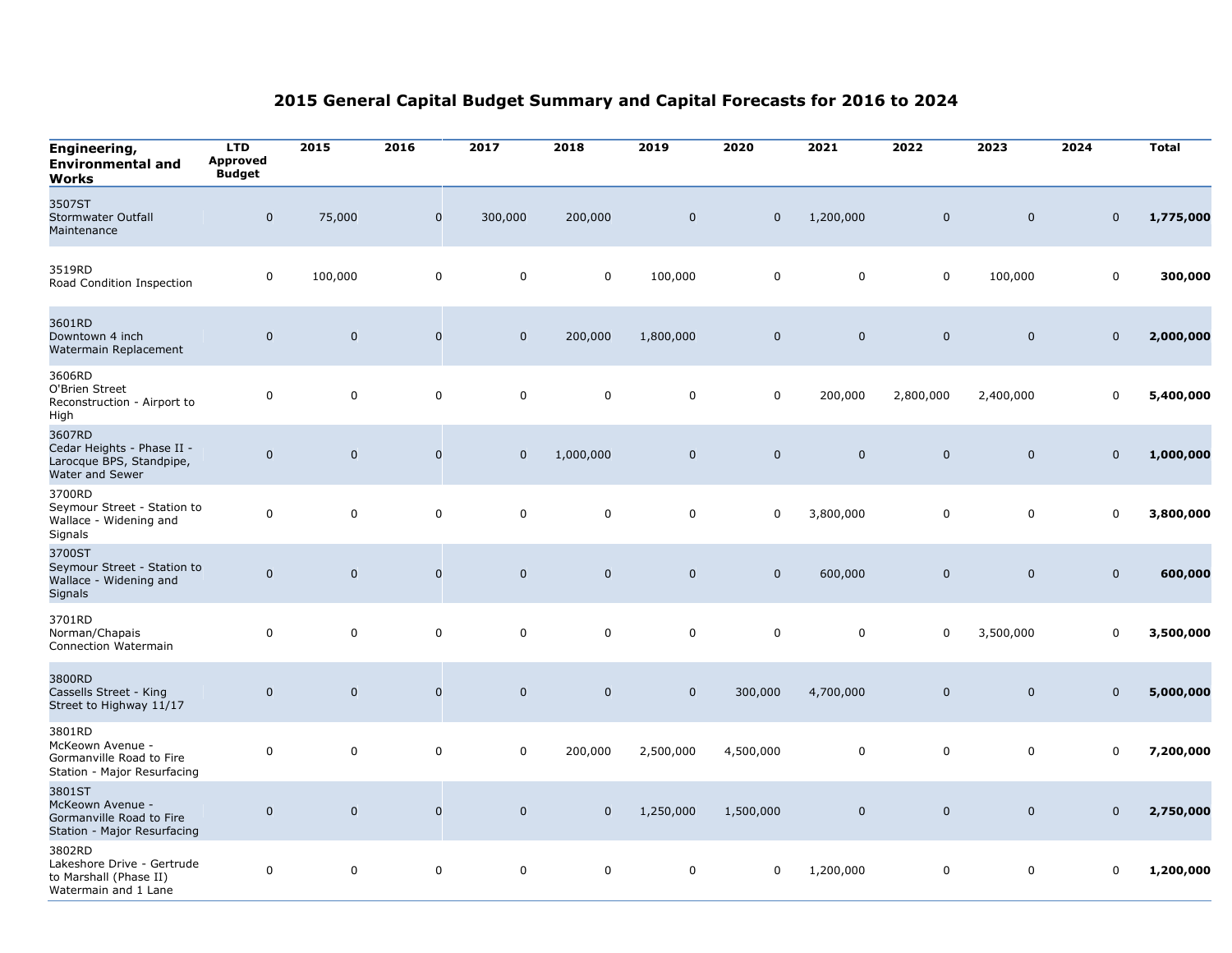| Engineering,<br><b>Environmental and</b><br>Works                                          | <b>LTD</b><br><b>Approved</b><br><b>Budget</b> | 2015        | 2016                | 2017        | 2018        | 2019        | 2020        | 2021        | 2022           | 2023                | 2024        | <b>Total</b> |
|--------------------------------------------------------------------------------------------|------------------------------------------------|-------------|---------------------|-------------|-------------|-------------|-------------|-------------|----------------|---------------------|-------------|--------------|
| 3900RD<br>Cedar Heights Road -<br>Highway 11 to Larocque<br>Urban Upgrade and<br>Watermain | $\pmb{0}$                                      | $\Omega$    | $\mathsf{O}\xspace$ | $\mathbf 0$ | $\mathbf 0$ | $\mathbf 0$ | $\mathbf 0$ | 250,000     | $\Omega$       | 4,250,000           | $\mathbf 0$ | 4,500,000    |
| 3901RD<br>Clarence Street -<br>Reconstruction - Jane to<br>Norwood                         | $\mathbf 0$                                    | $\mathbf 0$ | $\mathbf 0$         | 0           | 0           | 0           | 700,000     | $\pmb{0}$   | $\mathbf 0$    | 0                   | $\mathbf 0$ | 700,000      |
| 3901ST<br>Clarence Street -<br>Reconstruction - Jane to<br>Norwood                         | $\pmb{0}$                                      | $\mathbf 0$ | $\mathsf{O}\xspace$ | $\mathbf 0$ | $\mathbf 0$ | $\mathbf 0$ | 300,000     | $\mathbf 0$ | $\mathbf 0$    | $\mathsf{O}\xspace$ | $\mathbf 0$ | 300,000      |
| 3903RD<br>Marshall Avenue -<br>Extension Birchs Road to<br>Highway 11                      | $\mathsf 0$                                    | 0           | $\pmb{0}$           | $\mathsf 0$ | 0           | $\mathbf 0$ | $\mathbf 0$ | $\mathbf 0$ | $\mathbf 0$    | $\mathbf 0$         | 8,500,000   | 8,500,000    |
| 4200RD<br>Lakeshore Drive - Marshall<br>to Sunset (Phase III) -<br>Watermain and 1 Lane    | $\pmb{0}$                                      | $\mathbf 0$ | $\mathbf 0$         | $\mathbf 0$ | $\mathbf 0$ | $\mathbf 0$ | $\mathbf 0$ | $\mathbf 0$ | 1,620,000      | $\pmb{0}$           | $\mathbf 0$ | 1,620,000    |
| 4400RD<br>Airport Road Resurfacing -<br>O'Brien to Carmichael                              | $\mathbf 0$                                    | $\mathbf 0$ | $\mathbf 0$         | $\mathbf 0$ | $\mathbf 0$ | $\mathbf 0$ | 0           | $\mathbf 0$ | $\mathbf 0$    | $\Omega$            | 2,000,000   | 2,000,000    |
| 4401RD<br>Sage Road Reconstruction<br>to Collector Standard                                | $\pmb{0}$                                      | $\mathbf 0$ | $\mathbf 0$         | $\mathbf 0$ | $\mathbf 0$ | $\mathbf 0$ | $\mathbf 0$ | $\mathbf 0$ | $\overline{0}$ | $\overline{0}$      | 4,000,000   | 4,000,000    |
| 6200RD<br>City Share of Development<br>Costs 2015 On-going (R)                             | $\mathsf{O}\xspace$                            | 240,000     | 255,000             | 270,000     | 285,000     | 300,000     | 309,000     | 318,000     | 328,000        | 338,000             | 338,000     | 2,981,000    |
| 6201FL<br>Vehicle and Equipment<br>Replacement Program 2015<br>On-going                    | $\mathbf 0$                                    | 824,000     | 849,000             | 874,000     | 900,000     | 927,000     | 955,000     | 984,000     | 1,014,000      | 1,044,420           | 1,044,420   | 9,415,840    |
| 6202RD<br>Asphalt Resurfacing 2015<br>On-going                                             | $\mathbf 0$                                    | 3,200,000   | 3,500,000           | 3,500,000   | 3,500,000   | 3,600,000   | 3,700,000   | 4,500,000   | 5,300,000      | 6,100,000           | 6,600,000   | 43,500,000   |
| 6203RD<br>Asphalt Sheeting 2015 On-<br>going                                               | $\mathbf 0$                                    | 115,000     | 118,000             | 122,000     | 126,000     | 130,000     | 134,000     | 138,000     | 142,000        | 146,000             | 146,000     | 1,317,000    |
| 6204RD<br>Residential Street Rehab<br>2015 On-going                                        | 0                                              | 290,000     | 299,000             | 308,000     | 317,000     | 327,000     | 337,000     | 347,000     | 357,000        | 368,000             | 368,000     | 3,318,000    |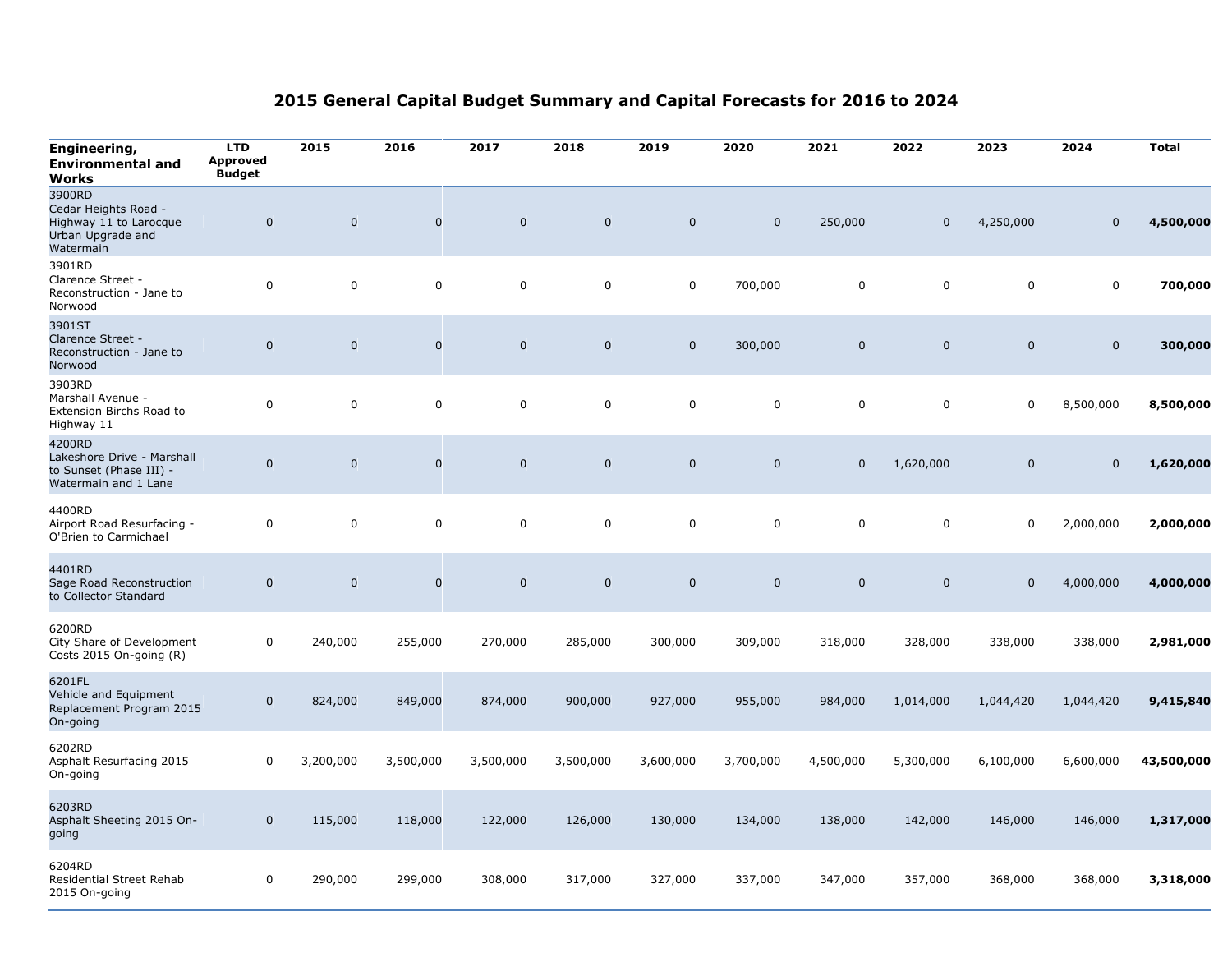| Engineering,<br><b>Environmental and</b><br>Works                | <b>LTD</b><br><b>Approved</b><br><b>Budget</b> | 2015       | 2016       | 2017        | 2018        | 2019        | 2020        | 2021        | 2022        | 2023        | 2024       | <b>Total</b> |
|------------------------------------------------------------------|------------------------------------------------|------------|------------|-------------|-------------|-------------|-------------|-------------|-------------|-------------|------------|--------------|
| 6205RD<br>Pedestrian Safety Program<br>2015 On-going             | $\mathbf 0$                                    | 225,000    | 118,000    | 122,000     | 126,000     | 130,000     | 134,000     | 138,000     | 142,000     | 146,000     | 146,000    | 1,427,000    |
| 6206RD<br>Road Culvert Replacement<br>and Rehab 2015 On-going    | 0                                              | 175,000    | 180,000    | 185,000     | 191,000     | 197,000     | 203,000     | 209,000     | 215,000     | 221,000     | 221,000    | 1,997,000    |
| 6207RD<br>Rural Road Rehab 2015 On-<br>going                     | $\mathbf 0$                                    | 579,000    | 596,000    | 614,000     | 632,000     | 651,000     | 671,000     | 691,000     | 712,000     | 733,000     | 733,000    | 6,612,000    |
| 6208SL<br><b>Traffic Control Signal</b><br>Upgrade 2015 On-going | 0                                              | 175,000    | 180,000    | 185,000     | 191,000     | 197,000     | 203,000     | 209,000     | 215,000     | 221,000     | 221,000    | 1,997,000    |
| 6209RD<br>Sidewalk Replacement<br>Program 2015 On-going          | $\mathbf 0$                                    | 175,000    | 180,000    | 185,000     | 191,000     | 197,000     | 203,000     | 209,000     | 215,000     | 221,000     | 221,000    | 1,997,000    |
| 6210RD<br>Bridge Rehab 2015 On-<br>going                         | $\mathbf 0$                                    | 500,000    | 200,000    | 200,000     | 200,000     | 200,000     | 200,000     | 200,000     | 200,000     | 200,000     | 200,000    | 2,300,000    |
| 6211RD<br>Downtown Roads<br>Maintenance 2015 On-<br>going        | $\mathbf 0$                                    | 85,000     | 88,000     | 91,000      | 94,000      | 97,000      | 100,000     | 103,000     | 106,000     | 109,000     | 109,000    | 982,000      |
| 6245RD<br>Design Work Next Year's<br>Projects 2015 On-going      | $\pmb{0}$                                      | 60,000     | 62,000     | 64,000      | 66,000      | 68,000      | 70,000      | 72,000      | 74,000      | 76,000      | 76,000     | 688,000      |
| Engineering,<br><b>Environmental and</b><br>Works Budget         | 7,509,839                                      | 15,730,000 | 21,275,000 | 14,820,000  | 15,394,000  | 18,221,000  | 15,494,000  | 20,668,000  | 15,640,000  | 23,263,420  | 24,923,420 | 192,938,679  |
| <b>Fire Department</b>                                           | <b>LTD</b><br><b>Approved</b><br><b>Budget</b> | 2015       | 2016       | 2017        | 2018        | 2019        | 2020        | 2021        | 2022        | 2023        | 2024       | <b>Total</b> |
| 3520FD<br>Fire Software                                          | $\mathbf 0$                                    | 150,000    | $\pmb{0}$  | $\mathbf 0$ | $\mathbf 0$ | $\mathbf 0$ | $\mathbf 0$ | $\mathbf 0$ | $\mathbf 0$ | $\mathbf 0$ | $\pmb{0}$  | 150,000      |
| 3603FD<br><b>Fire Department Facilities</b><br>(R)               | 0                                              | 0          | 400,000    | 200,000     | 0           | 1,000,000   | 3,000,000   | 0           | 0           | 0           | 0          | 4,600,000    |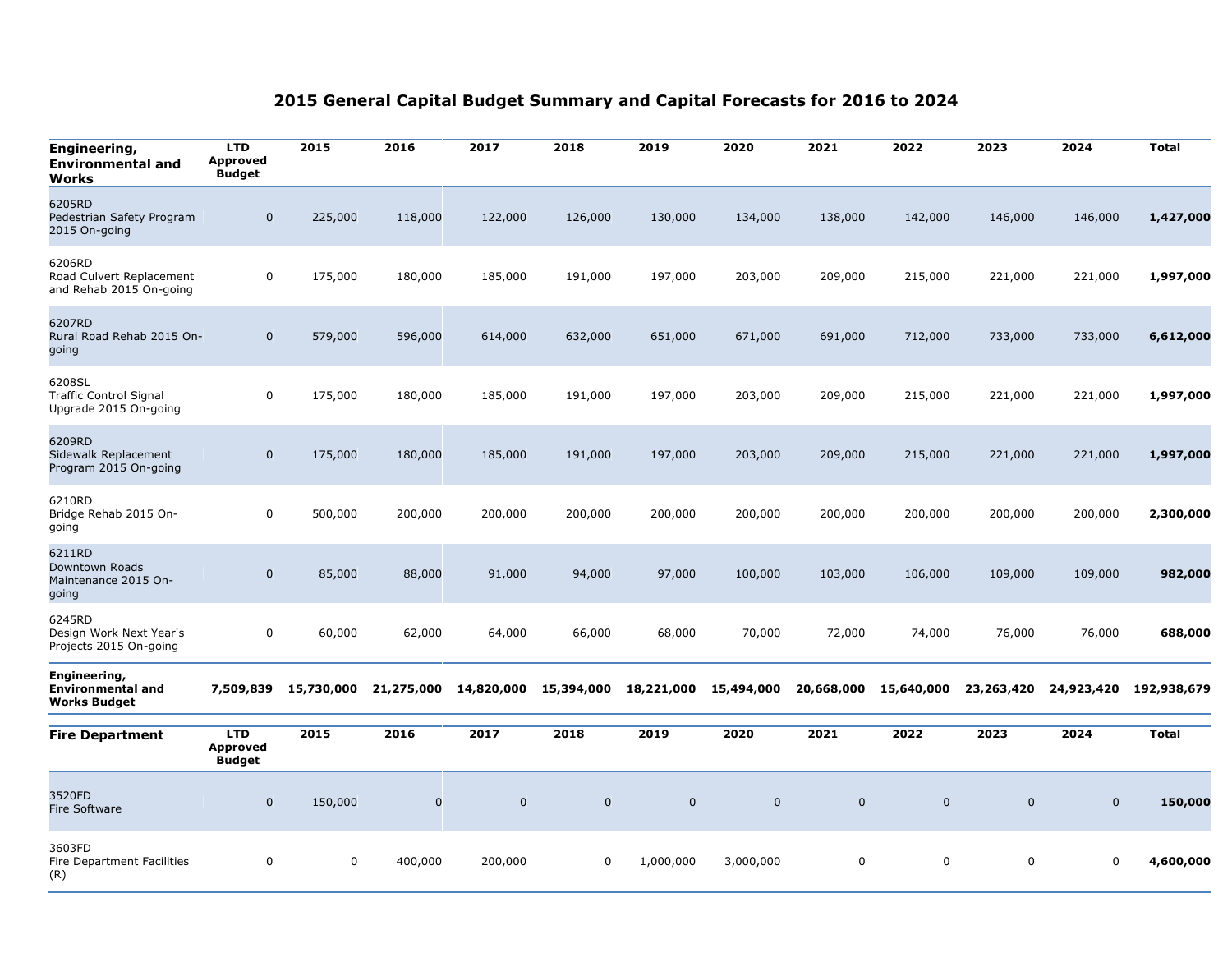| <b>Fire Department</b>                                                                | <b>LTD</b><br><b>Approved</b><br><b>Budget</b> | 2015        | 2016                | 2017                | 2018        | 2019        | 2020        | 2021      | 2022        | 2023        | 2024        | <b>Total</b> |
|---------------------------------------------------------------------------------------|------------------------------------------------|-------------|---------------------|---------------------|-------------|-------------|-------------|-----------|-------------|-------------|-------------|--------------|
| 3803FD<br>S.C.B.A. Fire Health Safety<br>Equipment                                    | 105,000                                        | $\mathbf 0$ | $\mathsf{O}\xspace$ | $\mathsf{O}\xspace$ | 531,000     | $\mathbf 0$ | $\mathbf 0$ | $\pmb{0}$ | $\mathbf 0$ | $\mathbf 0$ | $\mathbf 0$ | 636,000      |
| 6061FD<br>Fire Bunker Gear<br>Replacement Program On-<br>going                        | 0                                              | 115,500     | 115,500             | 115,500             | $\mathbf 0$ | $\mathbf 0$ | 0           | $\pmb{0}$ | $\mathbf 0$ | $\mathbf 0$ | $\mathbf 0$ | 346,500      |
| 6212FD<br>Fire Vehicle and Equipment<br>Replacement 2015 On-<br>going                 | $\mathbf 0$                                    | 340,000     | 610,000             | 0                   | 300,000     | 680,000     | 80,000      | $\pmb{0}$ | $\Omega$    | $\mathbf 0$ | $\mathbf 0$ | 2,010,000    |
| 6248FD<br>Fire Facilities Management<br>Program 2015 On-going                         | $\mathbf 0$                                    | 68,250      | 73,500              | 78,750              | 78,750      | 78,750      | 84,000      | 84,000    | 84,000      | 84,000      | 84,000      | 798,000      |
| <b>Fire Department Budget</b>                                                         | 105,000                                        | 673,750     | 1,199,000           | 394,250             | 909,750     | 1,758,750   | 3,164,000   | 84,000    | 84,000      | 84,000      | 84,000      | 8,540,500    |
| <b>General Government</b>                                                             | <b>LTD</b><br><b>Approved</b><br><b>Budget</b> | 2015        | 2016                | 2017                | 2018        | 2019        | 2020        | 2021      | 2022        | 2023        | 2024        | <b>Total</b> |
| 3216GG<br>Capital Financing (2% of<br><b>Total Capital Financing</b><br>Policy Limit) | $\mathbf 0$                                    | 440,909     | 460,715             | 476,696             | 496,753     | 515,609     | 538,910     | 563,687   | 591,344     | 615,047     | 646,582     | 5,346,252    |
| 4101GG<br>Accessibility Building<br>Rehabilitation                                    | $\mathsf{O}\xspace$                            | $\pmb{0}$   | $\pmb{0}$           | 0                   | 0           | $\mathsf 0$ | 0           | $\pmb{0}$ | $\mathbf 0$ | 1,000,000   | $\mathbf 0$ | 1,000,000    |
| <b>General Government</b><br><b>Budget</b>                                            | $\mathbf 0$                                    | 440,909     | 460,715             | 476,696             | 496,753     | 515,609     | 538,910     | 563,687   | 591,344     | 1,615,047   | 646,582     | 6,346,252    |
| <b>Local Boards and</b><br><b>Commissions</b>                                         | <b>LTD</b><br>Approved<br><b>Budget</b>        | 2015        | 2016                | 2017                | 2018        | 2019        | 2020        | 2021      | 2022        | 2023        | 2024        | <b>Total</b> |
| 6233OC<br>Capitol Centre 2015 On-<br>going                                            | $\mathbf 0$                                    | 187,950     | 264,600             | 111,300             | 210,000     | 210,000     | 210,000     | 210,000   | 210,000     | 210,000     | 210,000     | 2,033,850    |
| 6234CA<br>North Bay Mattawa<br>Conservation Authority<br>2015 On-going                | $\mathbf 0$                                    | 690,984     | 773,955             | 671,244             | 670,635     | 1,221,150   | 716,730     | 715,050   | 752,010     | 750,540     | 812,910     | 7,775,208    |
| 6235PD<br>North Bay Police Services<br>2015 On-going                                  | $\mathbf 0$                                    | 514,500     | 446,250             | 577,500             | 630,000     | 294,000     | 294,000     | 294,000   | 294,000     | 294,000     | 294,000     | 3,932,250    |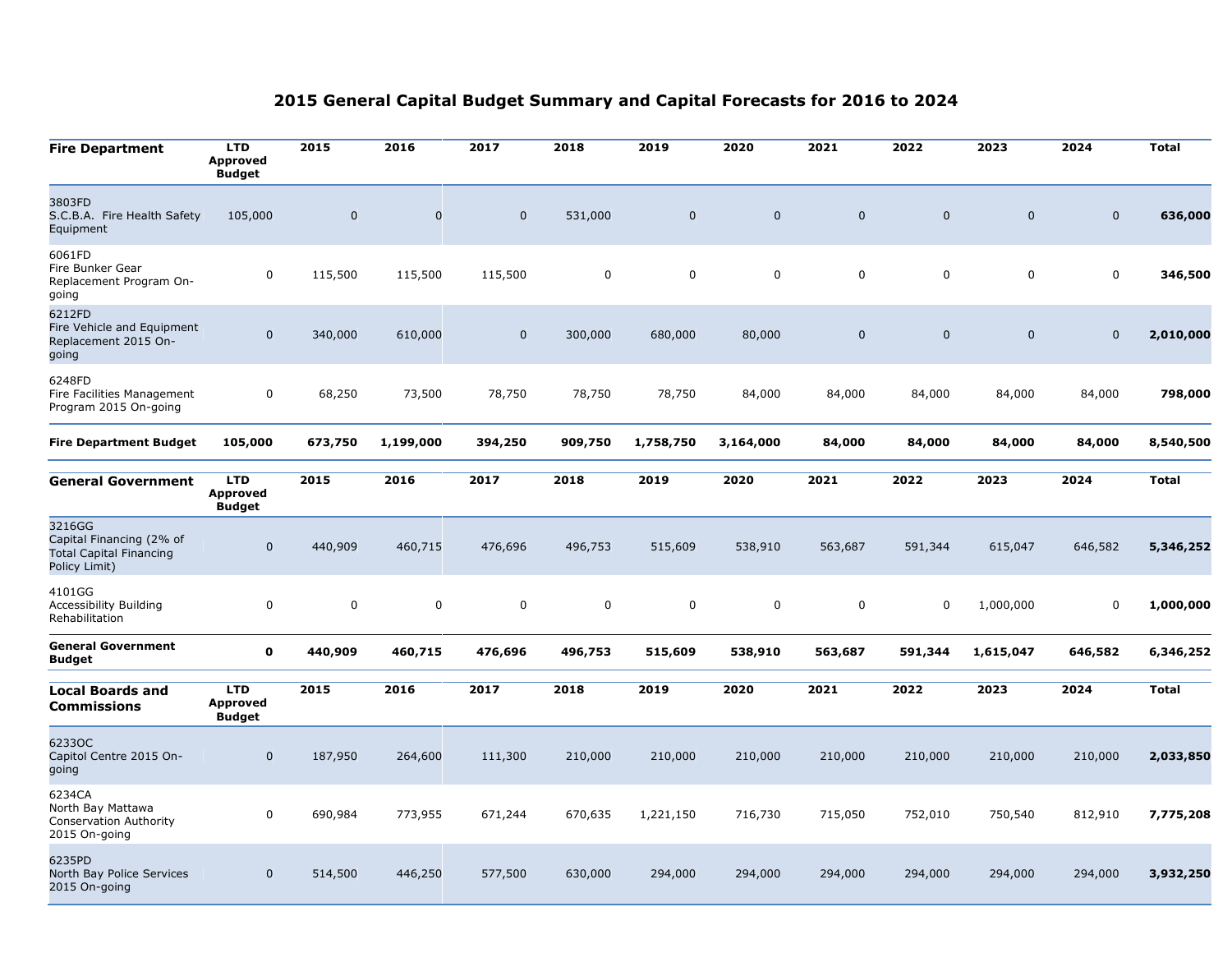| <b>Local Boards and</b><br>Commissions                                        | <b>LTD</b><br><b>Approved</b><br><b>Budget</b> | 2015         | 2016        | 2017         | 2018         | 2019         | 2020         | 2021         | 2022         | 2023         | 2024         | <b>Total</b> |
|-------------------------------------------------------------------------------|------------------------------------------------|--------------|-------------|--------------|--------------|--------------|--------------|--------------|--------------|--------------|--------------|--------------|
| 6236LB<br>North Bay Public Library<br>2015 On-going                           | $\mathbf 0$                                    | 200,000      | 200,000     | 500,000      | 500,000      | 200,000      | 200,000      | 200,000      | 200,000      | 200,000      | 200,000      | 2,600,000    |
| <b>Local Boards and</b><br><b>Commissions Budget</b>                          | 0                                              | 1,593,434    | 1,684,805   | 1,860,044    | 2,010,635    | 1,925,150    | 1,420,730    | 1,419,050    | 1,456,010    | 1,454,540    | 1,516,910    | 16,341,308   |
| <b>Total General Capital</b><br><b>Budget</b>                                 | 7,934,839                                      | 25,478,091   | 31,508,762  | 27,476,200   | 25,388,923   | 26,991,022   | 27,036,418   | 28,644,862   | 30,292,779   | 31,260,870   | 33,244,137   | 295,256,903  |
| <b>Reserve Funding (R)</b>                                                    | <b>LTD</b><br>Approved<br><b>Budget</b>        | 2015         | 2016        | 2017         | 2018         | 2019         | 2020         | 2021         | 2022         | 2023         | 2024         | <b>Total</b> |
| 2803RD<br>Cedar Heights Phase I -<br>BPS, Water and Sewer on<br>College Drive | $\mathbf 0$                                    | (191, 020)   | $\pmb{0}$   | $\mathbf{0}$ | $\mathbf{0}$ | $\mathbf 0$  | $\mathbf{0}$ | $\mathbf 0$  | $\mathbf{0}$ | $\mathbf 0$  | $\mathbf 0$  | (191, 020)   |
| 2919RD<br>Pearce Street - Francis To<br>Greenhill - Phase II                  | (50,000)                                       | $\mathsf 0$  | 0           | $\mathbf 0$  | 0            | $\mathbf 0$  | 0            | $\mathbf 0$  | $\mathbf 0$  | $\mathbf 0$  | $\mathbf 0$  | (50,000)     |
| 2934ST<br>Chippewa Creek and Airport<br>Heights Stormwater<br>Retention       | (400,000)                                      | $\Omega$     | $\mathbf 0$ | $\mathbf 0$  | $\mathbf 0$  | $\mathbf 0$  | $\mathbf 0$  | $\mathbf 0$  | $\Omega$     | $\mathbf 0$  | 0            | (400, 000)   |
| 3403RD<br>Four Mile Lake Road<br>Extension to Highway 11                      | $\mathsf 0$                                    | $\Omega$     | (198, 606)  | (43,800)     | 0            | $\mathbf 0$  | 0            | $\mathbf 0$  | $\Omega$     | $\mathbf 0$  | $\mathbf 0$  | (242,406)    |
| 3416GD<br><b>Merrick Landfill Gas</b><br><b>Collection Infrastructure</b>     | (75,000)                                       | (200,000)    | $\mathbf 0$ | (400,000)    | (75,000)     | $\mathbf 0$  | (225,000)    | (500,000)    | $\mathbf 0$  | (90,000)     | $\mathbf 0$  | (1,565,000)  |
| 3417GD<br>Merrick Flare Station -<br>T.S.S.A. Requirements                    | (250,000)                                      | $\mathbf 0$  | $\mathbf 0$ | (700,000)    | $\mathbf 0$  | $\mathbf 0$  | 0            | $\mathbf 0$  | $\mathbf 0$  | $\mathbf 0$  | 0            | (950,000)    |
| 3418PZ<br>Trout Lake Watershed<br><b>Study</b>                                | $\mathbf 0$                                    | (18,000)     | $\mathbf 0$ | $\mathbf 0$  | $\mathbf{0}$ | $\mathbf 0$  | $\mathbf{0}$ | $\mathbf 0$  | $\mathbf{0}$ | $\mathbf 0$  | $\mathbf 0$  | (18,000)     |
| 3423RD<br>Intersection of Highway<br>11/17 and Seymour Street                 | $\mathbf 0$                                    | 0            | (394, 808)  | $\mathbf 0$  | 0            | $\mathbf 0$  | 0            | $\mathbf 0$  | $\mathbf 0$  | 0            | 0            | (394, 808)   |
| 3508PR<br>Parks and Playgrounds -<br>New Neighbourhood Parks                  | $\mathbf{0}$                                   | $\mathbf{0}$ | (180,000)   | $\mathbf{0}$ | $\mathbf{0}$ | $\mathbf{0}$ | $\mathbf{0}$ | $\mathbf{0}$ | $\Omega$     | $\mathbf{0}$ | $\mathbf{0}$ | (180,000)    |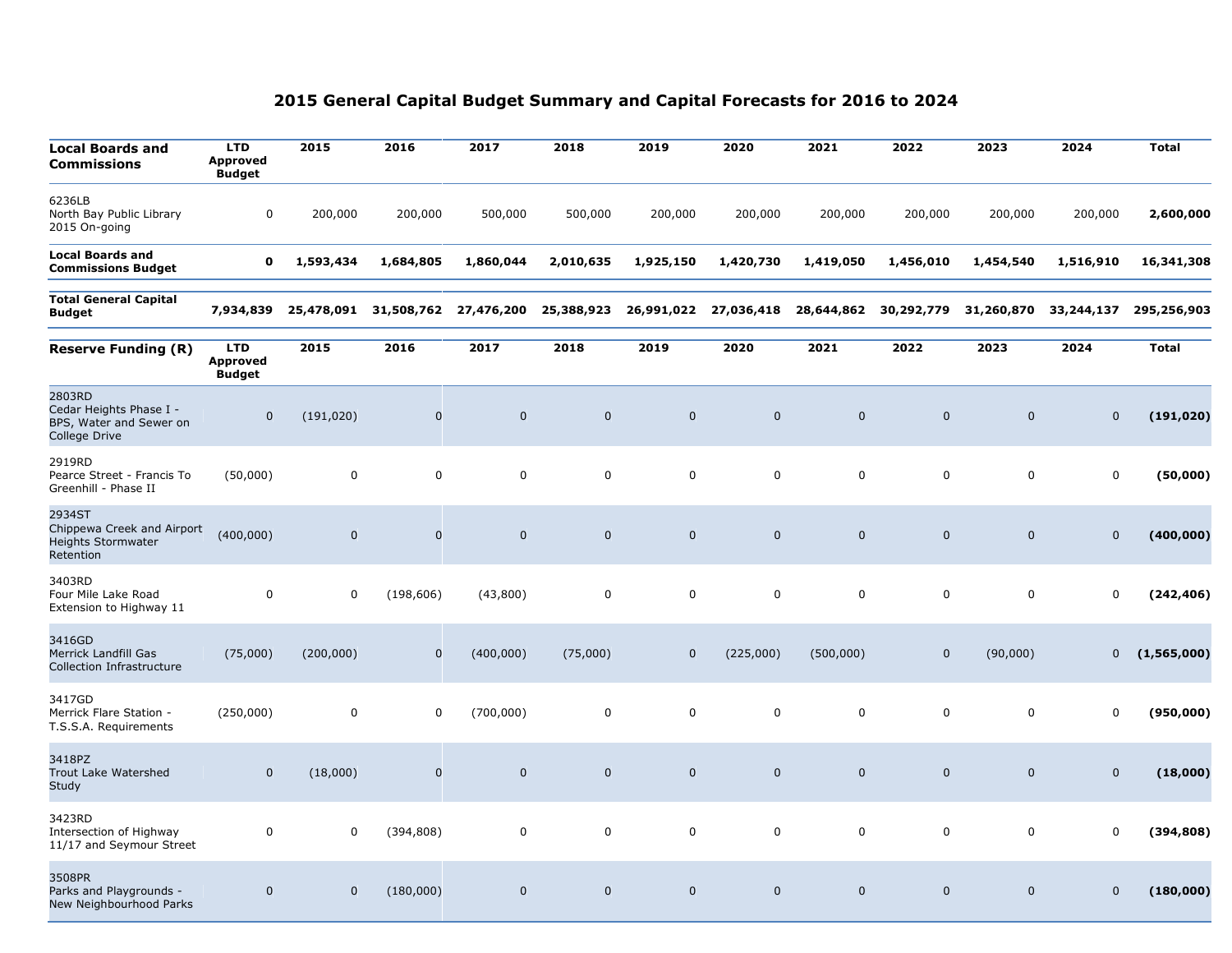| <b>Reserve Funding (R)</b>                                     | <b>LTD</b><br>Approved<br><b>Budget</b>        | 2015        | 2016          | 2017                         | 2018                | 2019        | 2020         | 2021        | 2022        | 2023                | 2024                | <b>Total</b> |
|----------------------------------------------------------------|------------------------------------------------|-------------|---------------|------------------------------|---------------------|-------------|--------------|-------------|-------------|---------------------|---------------------|--------------|
| 3509PZ<br>Official Plan 5 Year Review<br>and Study Update      | $\mathbf 0$                                    | $\mathbf 0$ | (67, 500)     | (45,000)                     | $\boldsymbol{0}$    | $\mathbf 0$ | 0            | (47, 788)   | $\mathbf 0$ | 0                   | $\mathsf{O}\xspace$ | (160, 288)   |
| 3521PZ<br>Zoning By-law                                        | $\mathsf{O}\xspace$                            | (15, 300)   | $\pmb{0}$     | $\pmb{0}$                    | $\mathbf 0$         | $\mathbf 0$ | $\pmb{0}$    | $\mathbf 0$ | $\pmb{0}$   | $\mathsf{O}\xspace$ | $\mathbf 0$         | (15, 300)    |
| 3603FD<br>Fire Department Facilities                           | $\mathbf 0$                                    | $\mathbf 0$ | $\mathsf 0$   | $\pmb{0}$                    | $\mathbf 0$         | (800,000)   | (243, 749)   | $\mathsf 0$ | $\mathbf 0$ | 0                   | $\mathbf 0$         | (1,043,749)  |
| 6200RD<br>City Share of Development<br>Costs 2015 On-going     | $\mathbf 0$                                    | $\mathbf 0$ | (149, 240)    | $\pmb{0}$                    | $\mathbf 0$         | $\mathbf 0$ | $\mathbf 0$  | $\mathbf 0$ | $\mathbf 0$ | $\mathbf 0$         | $\mathbf 0$         | (149, 240)   |
| <b>Total Reserve Funding</b>                                   | (775,000)                                      | (424, 320)  |               | $(990, 154)$ $(1, 188, 800)$ | (75,000)            | (800, 000)  | (468, 749)   | (547, 788)  | 0           | (90,000)            | 0                   | (5,359,811)  |
| <b>Grants and Other</b><br><b>Funding Sources (F)</b>          | <b>LTD</b><br><b>Approved</b><br><b>Budget</b> | 2015        | 2016          | 2017                         | 2018                | 2019        | 2020         | 2021        | 2022        | 2023                | 2024                | <b>Total</b> |
| 3102RD<br>Facilities Management -<br>Roads                     | (27, 500)                                      | $\mathbf 0$ | $\mathbf 0$   | $\mathsf{O}\xspace$          | $\mathbf 0$         | $\mathbf 0$ | $\mathbf{0}$ | $\mathbf 0$ | $\mathbf 0$ | $\mathbf 0$         | $\mathbf 0$         | (27, 500)    |
| 3204PR<br>Skateboard Park<br>Development and Rehab             | (100,000)                                      | (400,000)   | $\mathsf 0$   | $\pmb{0}$                    | $\mathbf 0$         | $\mathsf 0$ | $\mathbf 0$  | $\mathbf 0$ | $\mathbf 0$ | 0                   | $\mathbf 0$         | (500,000)    |
| 3300RD<br>John Street Bridge                                   | $\pmb{0}$                                      | (600, 000)  | $\pmb{0}$     | $\mathbf 0$                  | $\mathsf{O}\xspace$ | $\pmb{0}$   | $\mathbf 0$  | $\mathbf 0$ | $\pmb{0}$   | $\mathsf{O}\xspace$ | $\mathbf 0$         | (600, 000)   |
| 3400RD<br>Lakeshore Drive - ONR<br>Overpass                    | 0                                              | (333, 333)  | (2,666,667)   | 0                            | $\mathbf 0$         | $\mathsf 0$ | 0            | $\mathbf 0$ | $\mathbf 0$ | 0                   | $\mathbf 0$         | (3,000,000)  |
| 3403RD<br>Four Mile Lake Road<br>Extension to Highway 11       | $\pmb{0}$                                      | $\mathbf 0$ | (1, 333, 332) | (666, 668)                   | $\mathbf 0$         | $\mathbf 0$ | $\mathbf 0$  | $\mathbf 0$ | $\mathbf 0$ | $\mathbf 0$         | $\mathbf{0}$        | (2,000,000)  |
| 3423RD<br>Intersection of Highway<br>11/17 and Seymour Street  | 0                                              | (500,000)   | (2,250,000)   | $\mathsf{O}\xspace$          | $\mathbf 0$         | $\mathsf 0$ | 0            | $\mathbf 0$ | $\mathbf 0$ | 0                   | $\mathbf 0$         | (2,750,000)  |
| 3518PR<br>King's Landing<br>Commercialization of<br>Waterfront | $\mathbf 0$                                    | (333, 334)  | (666, 666)    | (1,000,000)                  | $\mathbf 0$         | $\mathbf 0$ | $\mathbf 0$  | $\mathbf 0$ | $\mathbf 0$ | $\mathbf 0$         | $\overline{0}$      | (2,000,000)  |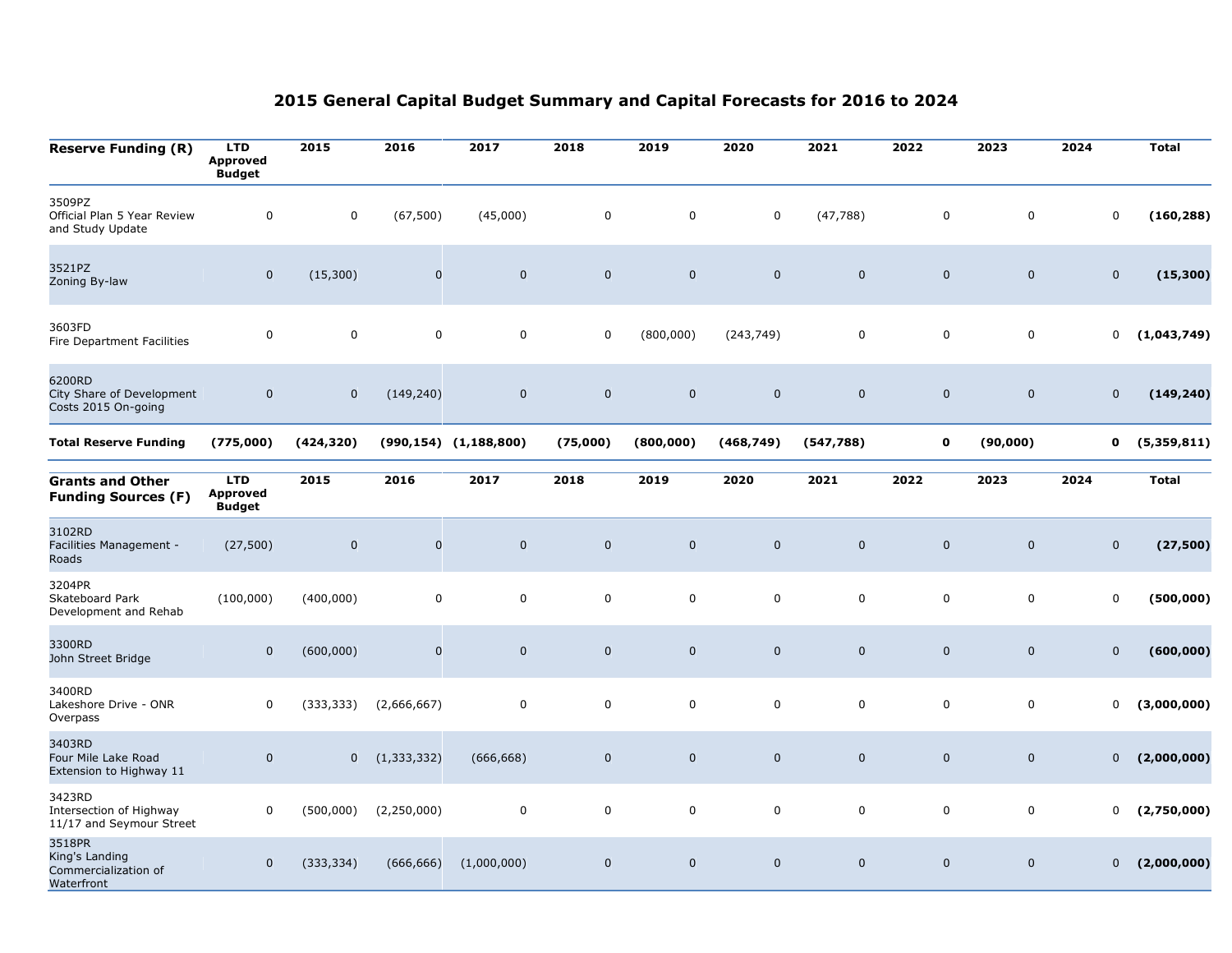| <b>Grants and Other</b><br><b>Funding Sources (F)</b>                                                                             | <b>LTD</b><br>Approved<br><b>Budget</b> | 2015          | 2016                                            | 2017          | 2018           | 2019           | 2020         | 2021           | 2022           | 2023         | 2024        | <b>Total</b>                                                                                                                                    |
|-----------------------------------------------------------------------------------------------------------------------------------|-----------------------------------------|---------------|-------------------------------------------------|---------------|----------------|----------------|--------------|----------------|----------------|--------------|-------------|-------------------------------------------------------------------------------------------------------------------------------------------------|
| 6219PR<br>Parks and Playground<br>Rehab Program 2015 On-<br>going                                                                 | 0                                       | 0             | $\mathbf 0$                                     | (75,000)      | 0              | 0              | 0            | 0              | 0              | $\mathbf 0$  | $\mathbf 0$ | (75,000)                                                                                                                                        |
| 6230TR<br>Transit Coach Replacement<br>Program 2015 On-going                                                                      | $\mathbf{0}$                            | $\Omega$      | $\mathbf{0}$                                    | (550,000)     | $\mathbf{0}$   | $\mathbf{0}$   | (500,000)    | $\mathbf{0}$   | (620,000)      | $\mathbf{0}$ | (620,000)   | (2, 290, 000)                                                                                                                                   |
| 6247RF<br>Memorial Gardens Rehab<br>2015 On-going                                                                                 | 0                                       | (1,000,000)   | $\mathbf 0$                                     | $\mathbf 0$   | 0              | $\mathbf 0$    | $\mathbf 0$  | $\mathbf 0$    | $\Omega$       | $\mathbf 0$  | 0           | (1,000,000)                                                                                                                                     |
| <b>Total Grants and Other</b><br><b>Funding Sources</b>                                                                           | (127,500)                               |               | $(3, 166, 667)$ $(6, 916, 665)$ $(2, 291, 668)$ |               | 0              | 0              | (500,000)    | 0              | (620,000)      | 0            |             | $(620,000)$ $(14,242,500)$                                                                                                                      |
| <b>Net General Capital</b><br><b>Budget</b>                                                                                       | 7,032,339                               | 21,887,104    | 23,601,943                                      | 23,995,732    | 25,313,923     | 26,191,022     | 26,067,669   | 28,097,074     | 29,672,779     | 31,170,870   | 32,624,137  | 275,654,592                                                                                                                                     |
| <b>Capital Funding</b><br><b>Policy Limit</b>                                                                                     |                                         | 2015          | 2016                                            | 2017          | 2018           | 2019           | 2020         | 2021           | 2022           | 2023         | 2024        | <b>Total</b>                                                                                                                                    |
| Capital Levy in Operating<br><b>Budget</b>                                                                                        |                                         | (9,332,899)   | (10, 167, 861)                                  | (10,966,929)  | (11, 814, 405) | (12, 723, 028) | (13,888,077) | (15, 126, 939) | (16, 509, 808) | (17,660,402) |             | $(19, 237, 163)$ (137,427,511)                                                                                                                  |
| Debenture and Long-term<br>Debt                                                                                                   |                                         | (9,000,000)   | (9,000,000)                                     | (9,000,000)   | (9,000,000)    | (9,000,000)    | (9,000,000)  | (9,000,000)    | (9,000,000)    | (9,000,000)  |             | $(9,000,000)$ (90,000,000)                                                                                                                      |
| <b>Federal Gas Tax</b>                                                                                                            |                                         | (3, 106, 974) | (3, 262, 323)                                   | (3, 262, 323) | (3,417,671)    | (3,451,848)    | (3,451,848)  | (3,451,848)    | (3,451,848)    | (3,486,366)  | (3,486,366) | (33,829,415)                                                                                                                                    |
| <b>Ontario Community</b><br>Infrastructure Fund (OCIF)                                                                            |                                         | (605, 557)    | (605, 557)                                      | (605, 557)    | (605, 557)     | (605, 557)     | (605, 557)   | (605, 557)     | (605, 557)     | (605, 557)   | (605, 557)  | (6,055,570)                                                                                                                                     |
| <b>Target Policy for Net</b><br><b>Expenditures</b>                                                                               |                                         |               |                                                 |               |                |                |              |                |                |              |             | (22,045,430) (23,035,741) (23,834,809) (24,837,633) (25,780,433) (26,945,482) (28,184,344) (29,567,213) (30,752,325) (32,329,086) (267,312,496) |
| Less: Memorial Gardens<br>Remaining Ten Year<br>Commitment                                                                        |                                         | 250,000       | 250,000                                         | 250,000       | 400,000        | 400,000        | 1,100,000    | 400,000        | 300,000        | $\mathbf 0$  | 0           | 3,350,000                                                                                                                                       |
| <b>Adjusted Target Policy</b>                                                                                                     |                                         |               |                                                 |               |                |                |              |                |                |              |             | (21,795,430) (22,785,741) (23,584,809) (24,437,633) (25,380,433) (25,845,482) (27,784,344) (29,267,213) (30,752,325) (32,329,086) (263,962,496) |
| (\$Available) \$Funding<br><b>Needed</b><br>* (R) included in the project description indicates funding from reserve is available |                                         | 91,674        | 816,202                                         | 410,923       | 876,290        | 810,589        | 222,187      | 312,730        | 405,566        | 418,545      | 295,051     | 4,659,757                                                                                                                                       |

\* (F) included in the project description indicates that third party funding is available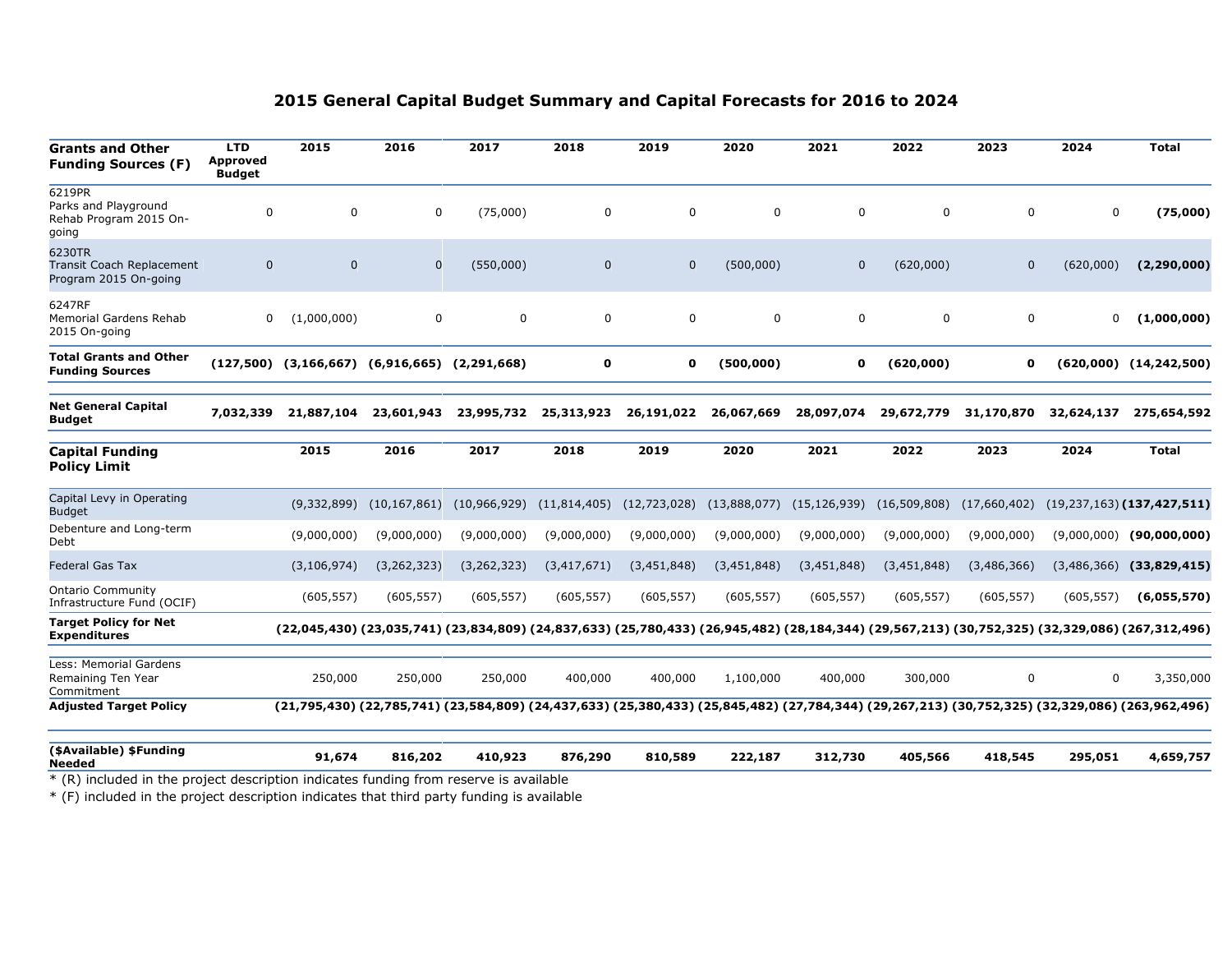| <b>Sanitary Sewer</b>                                                                        | <b>LTD</b><br><b>Approved</b><br><b>Budget</b> | 2015         | 2016                | 2017         | 2018        | 2019         | 2020         | 2021         | 2022         | 2023         | 2024         | <b>Total</b> |
|----------------------------------------------------------------------------------------------|------------------------------------------------|--------------|---------------------|--------------|-------------|--------------|--------------|--------------|--------------|--------------|--------------|--------------|
| 2919SS<br>Pearce Street - Francis To<br>Greenhill - Phase II                                 | 125,000                                        | $\mathbf{0}$ | 300,000             | $\mathbf{0}$ | $\mathbf 0$ | $\mathbf 0$  | $\mathbf 0$  | $\mathbf{0}$ | $\mathbf 0$  | $\mathbf{0}$ | $\mathbf 0$  | 425,000      |
| 3061SS<br>Main Street - Gormanville<br>to Memorial Drive                                     | 100,000                                        | 0            | $\mathbf 0$         | 4,500,000    | $\mathbf 0$ | 0            | 0            | 0            | 0            | $\mathbf 0$  | 0            | 4,600,000    |
| 3206SS<br>Eliminate Metcalfe Avenue<br><b>Pumping Station</b>                                | $\mathbf 0$                                    | $\mathbf 0$  | $\mathsf{O}\xspace$ | $\mathbf 0$  | 600,000     | $\mathbf 0$  | $\mathbf 0$  | $\mathbf 0$  | $\mathbf 0$  | $\mathbf 0$  | $\mathbf 0$  | 600,000      |
| 3212SS<br><b>Francis Street Sewer</b><br>Upsizing                                            | $\mathbf 0$                                    | 0            | 1,250,000           | 0            | 0           | 0            | 0            | 0            | 0            | 0            | 0            | 1,250,000    |
| 3304SS<br><b>Extension of Sanitary</b><br>Sewer to Pinewood Park<br>Drive Area (R) (F)       | 6,000,000                                      | 1,300,000    | $\mathbf 0$         | $\mathbf{0}$ | $\mathbf 0$ | $\mathbf{0}$ | $\mathbf{0}$ | $\mathbf{0}$ | $\mathbf{0}$ | $\mathbf{0}$ | $\mathbf 0$  | 7,300,000    |
| 3307SS<br><b>Wastewater Treatment</b><br>Plant - Return Sludge<br>Pumps and Controls -       | 75,000                                         | 50,000       | $\mathbf 0$         | $\mathbf 0$  | $\mathbf 0$ | 0            | 0            | 0            | 0            | 0            | 0            | 125,000      |
| 3308SS<br><b>Wastewater Treatment</b><br>Plant - Electrical Upgrades                         | 350,000                                        | 200,000      | 200,000             | 175,000      | $\mathbf 0$ | $\mathbf 0$  | $\mathbf 0$  | $\mathbf 0$  | $\mathbf 0$  | $\mathbf 0$  | $\mathbf 0$  | 925,000      |
| 3309SS<br><b>Wastewater Treatment</b><br>Plant - Raw Sewage<br><b>Pumping Station</b>        | 250,000                                        | 300,000      | 500,000             | 200,000      | $\mathbf 0$ | $\mathbf 0$  | 0            | $\mathbf 0$  | 0            | $\mathbf 0$  | 0            | 1,250,000    |
| 3310SS<br><b>Wastewater Treatment</b><br>Plant - Upgrade Aeration<br>System                  | 150,000                                        | $\mathbf 0$  | 150,000             | 150,000      | $\mathbf 0$ | $\mathbf 0$  | $\mathbf 0$  | $\mathbf 0$  | $\mathbf 0$  | $\mathbf 0$  | $\mathbf 0$  | 450,000      |
| 3312SS<br><b>Wastewater Treatment</b><br>Plant - Redundant<br>Transformer Switch Gear        | 50,000                                         | 200,000      | $\pmb{0}$           | $\mathbf 0$  | $\mathbf 0$ | 0            | 0            | 0            | 0            | 0            | 0            | 250,000      |
| 3313SS<br><b>Wastewater Treatment</b><br>Plant - Major Valve<br>Replacement Program          | 60,000                                         | 40,000       | 40,000              | 30,000       | $\mathbf 0$ | $\mathbf{0}$ | $\mathbf 0$  | $\mathbf 0$  | $\mathbf 0$  | $\mathbf 0$  | $\mathbf 0$  | 170,000      |
| 3314SS<br><b>Wastewater Treatment</b><br>Plant - Structural Repair                           | 100,000                                        | 250,000      | 250,000             | 250,000      | 0           | 0            | 0            | 100,000      | 300,000      | $\mathbf 0$  | 0            | 1,250,000    |
| 3315SS<br><b>Wastewater Treatment</b><br>Plant - Aesthetics, Fencing,<br><b>Brick Veneer</b> | 25,000                                         | 10,000       | $\mathbf 0$         | $\mathbf{0}$ | $\mathbf 0$ | $\mathbf{0}$ | $\mathbf 0$  | $\mathbf{0}$ | $\mathbf 0$  | $\mathbf{0}$ | $\mathbf{0}$ | 35,000       |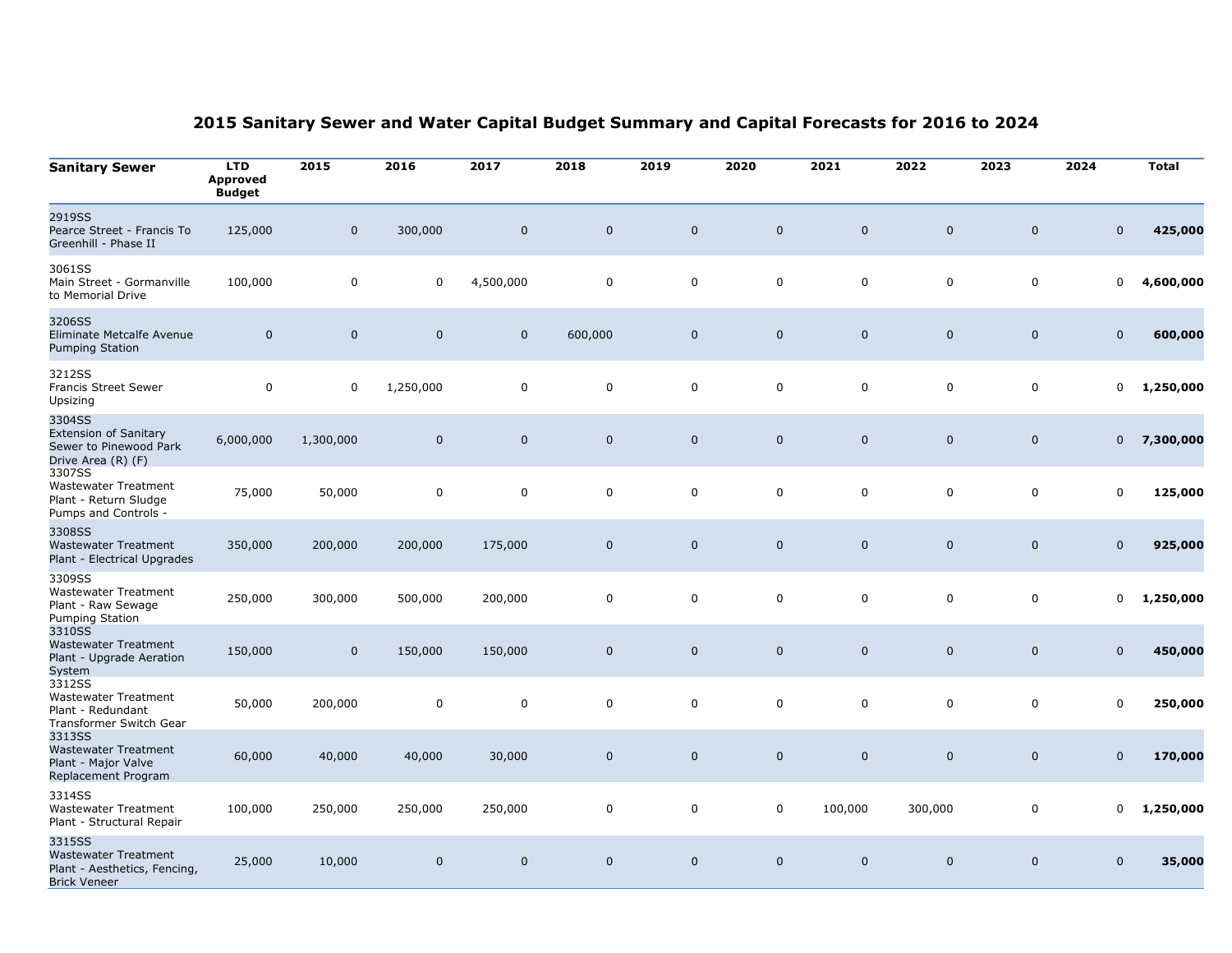| <b>Sanitary Sewer</b>                                                                         | <b>LTD</b><br><b>Approved</b><br><br>Budget | 2015         | 2016        | 2017         | 2018        | 2019         | 2020         | 2021           | 2022        | 2023           | 2024         | <b>Total</b>   |
|-----------------------------------------------------------------------------------------------|---------------------------------------------|--------------|-------------|--------------|-------------|--------------|--------------|----------------|-------------|----------------|--------------|----------------|
| 3316SS<br><b>Wastewater Treatment</b><br>Plant - Boiler Room<br>Upgrades                      | 300,000                                     | 450,000      | 0           | 0            | 0           | 0            | 0            | $\mathbf 0$    | $\mathbf 0$ | $\Omega$       | 0            | 750,000        |
| 3317SS<br><b>Wastewater Treatment</b><br>Plant - Backup Generation                            | 550,000                                     | $\mathbf 0$  | 400,000     | 1,050,000    | $\mathbf 0$ | $\mathbf 0$  | $\mathbf 0$  | $\mathbf{0}$   | $\mathbf 0$ | $\mathbf 0$    | $\pmb{0}$    | 2,000,000      |
| 3318SS<br>Marshall - Sewage Lift<br>Station                                                   | 200,000                                     | 300,000      | 0           | $\mathbf 0$  | 0           | $\mathbf 0$  | $\mathbf 0$  | $\mathbf 0$    | $\mathbf 0$ | $\mathbf 0$    | $\mathbf 0$  | 500,000        |
| 3406SS<br>Gertrude Road - Knox to<br>Lakeshore Drive - Sanitary<br>Forcemain                  | 175,000                                     | $\mathbf 0$  | 500,000     | $\mathbf 0$  | $\mathbf 0$ | $\mathbf 0$  | $\mathbf 0$  | $\mathbf 0$    | $\mathbf 0$ | $\mathbf 0$    | $\mathbf 0$  | 675,000        |
| 3411SS<br>Infiltration Reduction/Flow<br>Monitoring Program - Phase<br>$_{\rm II}$            | 100,000                                     | 100,000      | 0           | $\Omega$     | $\mathbf 0$ | $\Omega$     | $\mathbf 0$  | $\mathbf 0$    | 200,000     | $\mathbf 0$    | $\mathbf 0$  | 400,000        |
| 3503SS<br>Jane Street - Murray to<br>Timmins - Reconstruction                                 | $\mathbf 0$                                 | $\mathbf{0}$ | $\mathbf 0$ | $\mathbf 0$  | 400,000     | $\mathbf{0}$ | $\mathbf{0}$ | $\mathbf 0$    | $\mathbf 0$ | $\overline{0}$ | $\mathbf 0$  | 400,000        |
| 3510SS<br>Sanitary Sewer Ski Hill<br><b>Trunk Sewer Extension</b>                             | 0                                           | 0            | 2,300,000   | 0            | 0           | 0            | 0            | $\mathbf 0$    | $\mathbf 0$ | $\mathbf 0$    | 0            | 2,300,000      |
| 3513SS<br><b>Wastewater Treatment</b><br>Plant - Grit Removal at<br>Front End (R)             | 6,000,000                                   | 400,000      | $\mathbf 0$ | $\mathbf{0}$ | $\mathbf 0$ | $\mathbf{0}$ | $\mathbf 0$  | $\overline{0}$ | $\mathbf 0$ | $\mathbf 0$    | $\mathbf{0}$ | 6,400,000      |
| 3514SS<br>Hillview Trunk Rehab                                                                | $\mathsf 0$                                 | $\mathbf 0$  | 0           | 0            | 500,000     | 3,500,000    | $\mathbf 0$  | $\mathbf 0$    | $\mathbf 0$ | $\mathsf 0$    | 0            | 4,000,000      |
| 3604SS<br><b>Wastewater Treatment</b><br>Plant Facility Condition<br>Assessment and Expansion | $\mathbf 0$                                 | $\mathbf{0}$ | 600,000     | 800,000      | 1,000,000   | 5,000,000    | $\mathbf 0$  | $\mathbf{0}$   | 7,500,000   | $\mathbf 0$    |              | $0$ 14,900,000 |
| 3607SS<br>Cedar Heights - Phase II -<br>Larocque BPS, Standpipe,<br>Water and Sewer           | $\pmb{0}$                                   | $\mathbf 0$  | $\pmb{0}$   | 0            | 450,000     | $\mathbf 0$  | 0            | $\Omega$       | $\mathbf 0$ | $\mathbf 0$    | $\Omega$     | 450,000        |
| 3901SS<br>Clarence Street -<br>Reconstruction - Jane to<br>Norwood                            | $\mathbf 0$                                 | $\mathbf 0$  | $\mathbf 0$ | $\mathbf 0$  | $\mathbf 0$ | $\mathbf 0$  | 250,000      | $\mathbf 0$    | $\mathbf 0$ | $\mathbf 0$    | $\mathbf 0$  | 250,000        |
| 4001SS<br>Sewage Treatment Plant<br>Rehab                                                     | 820,000                                     | 400,000      | 0           | 0            | 0           | $\Omega$     | 0            | $\Omega$       | $\mathbf 0$ | 0              | 0            | 1,220,000      |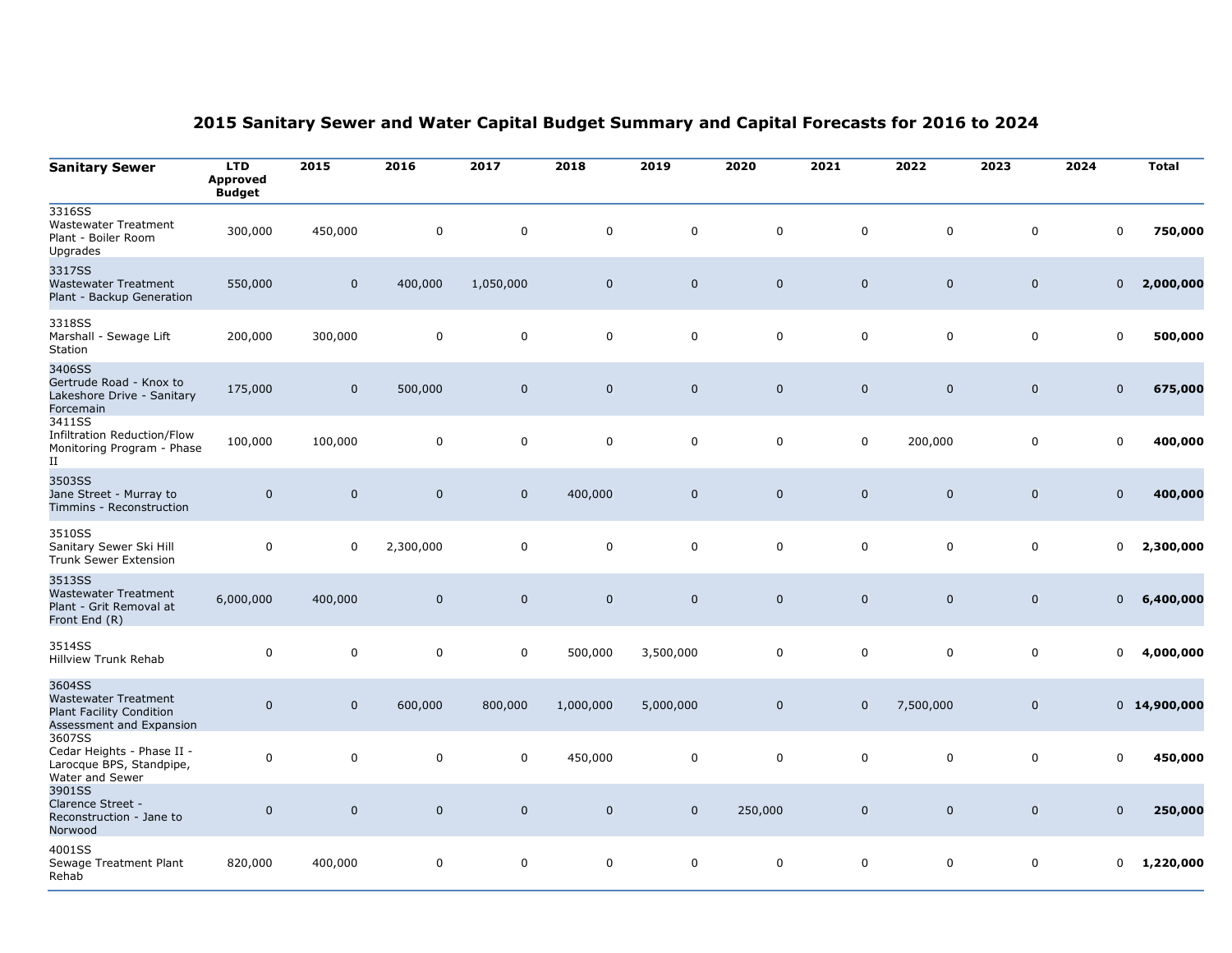| <b>Sanitary Sewer</b>                                                             | <b>LTD</b><br><b>Approved</b><br><b>Budget</b> | 2015         | 2016        | 2017         | 2018        | 2019         | 2020        | 2021         | 2022        | 2023        | 2024        | <b>Total</b> |
|-----------------------------------------------------------------------------------|------------------------------------------------|--------------|-------------|--------------|-------------|--------------|-------------|--------------|-------------|-------------|-------------|--------------|
| 4300SS<br>North Highway 11 Servicing<br>and Airport Industrial Park<br>Expansion  | $\mathbf 0$                                    | $\mathbf{0}$ | $\mathbf 0$ | $\mathbf{0}$ | $\mathbf 0$ | $\mathbf{0}$ | $\mathbf 0$ | $\mathbf{0}$ | $\mathbf 0$ | $\mathbf 0$ | 5,000,000   | 5,000,000    |
| 4402SS<br>Chippewa Trunk Sewer                                                    | 0                                              | 0            | $\mathbf 0$ | $\mathbf 0$  | $\mathbf 0$ | $\mathbf 0$  | $\mathbf 0$ | 0            | 0           | 1,250,000   | 1,250,000   | 2,500,000    |
| 6237SS<br>Digester and Grit Removal<br>2015-On-going                              | $\mathbf 0$                                    | 85,000       | 88,000      | 91,000       | $\mathbf 0$ | $\mathbf 0$  | 100,000     | $\mathbf 0$  | $\mathbf 0$ | 109,000     | $\mathbf 0$ | 473,000      |
| 6238SS<br>Sewage Plant and Pump<br>Station 2015- On-going                         | 0                                              | 150,000      | 150,000     | 350,000      | 350,000     | 325,000      | 300,000     | 300,000      | 300,000     | 300,000     | 300,000     | 2,825,000    |
| 6240SS<br>Water and Sewer Rehab<br>2015 On-going                                  | $\mathbf 0$                                    | 57,500       | 59,000      | 61,000       | 63,000      | 65,000       | 67,000      | 69,000       | 71,000      | 73,000      | 75,000      | 660,500      |
| <b>Total Sanitary Sewer</b><br><b>Budget</b>                                      | 15,430,000                                     | 4,292,500    | 6,787,000   | 7,657,000    | 3,363,000   | 8,890,000    | 717,000     | 469,000      | 8,371,000   | 1,732,000   | 6,625,000   | 64,333,500   |
| Water                                                                             | <b>LTD</b><br><b>Approved</b><br><b>Budget</b> | 2015         | 2016        | 2017         | 2018        | 2019         | 2020        | 2021         | 2022        | 2023        | 2024        | <b>Total</b> |
| 2803WS<br>Cedar Heights Phase I -<br>BPS, Water and Sewer on<br>College Drive (R) | 4,216,667                                      | 1,925,000    | $\pmb{0}$   | $\mathbf 0$  | $\mathbf 0$ | $\mathbf 0$  | $\mathbf 0$ | $\mathbf 0$  | $\mathbf 0$ | $\mathbf 0$ | 0           | 6,141,667    |
| 2919WS<br>Pearce Street - Francis To<br>Greenhill - Phase II                      | 75,000                                         | 0            | 800,000     | $\mathbf 0$  | 0           | 0            | 0           | $\mathbf 0$  | $\mathbf 0$ | $\mathbf 0$ | $\mathbf 0$ | 875,000      |
| 3069WS<br>Drinking Water Quality<br>(Hansen)                                      | 582,854                                        | 125,000      | $\mathbf 0$ | $\mathbf 0$  | $\mathbf 0$ | $\mathbf 0$  | $\mathbf 0$ | $\mathbf 0$  | $\mathbf 0$ | $\mathbf 0$ | $\mathbf 0$ | 707,854      |
| 3104WS<br>Ferguson Street -<br>Worthington to Chippewa                            | 2,200,000                                      | 500,000      | 0           | 0            | 0           | $\mathbf 0$  | 0           | $\mathbf 0$  | 0           | $\mathbf 0$ | 0           | 2,700,000    |
| 3319WS<br>Ellendale Upgrades as per<br><b>Condition Assessment</b>                | 200,000                                        | 900,000      | $\mathbf 0$ | $\mathbf 0$  | 500,000     | $\mathbf 0$  | $\mathbf 0$ | $\mathbf 0$  | $\mathbf 0$ | $\mathbf 0$ | 0           | 1,600,000    |
| 3410WS<br>Asset Management                                                        | 50,000                                         | 50,000       | 50,000      | 50,000       | 50,000      | 50,000       | 50,000      | 50,000       | 50,000      | 50,000      | 0           | 500,000      |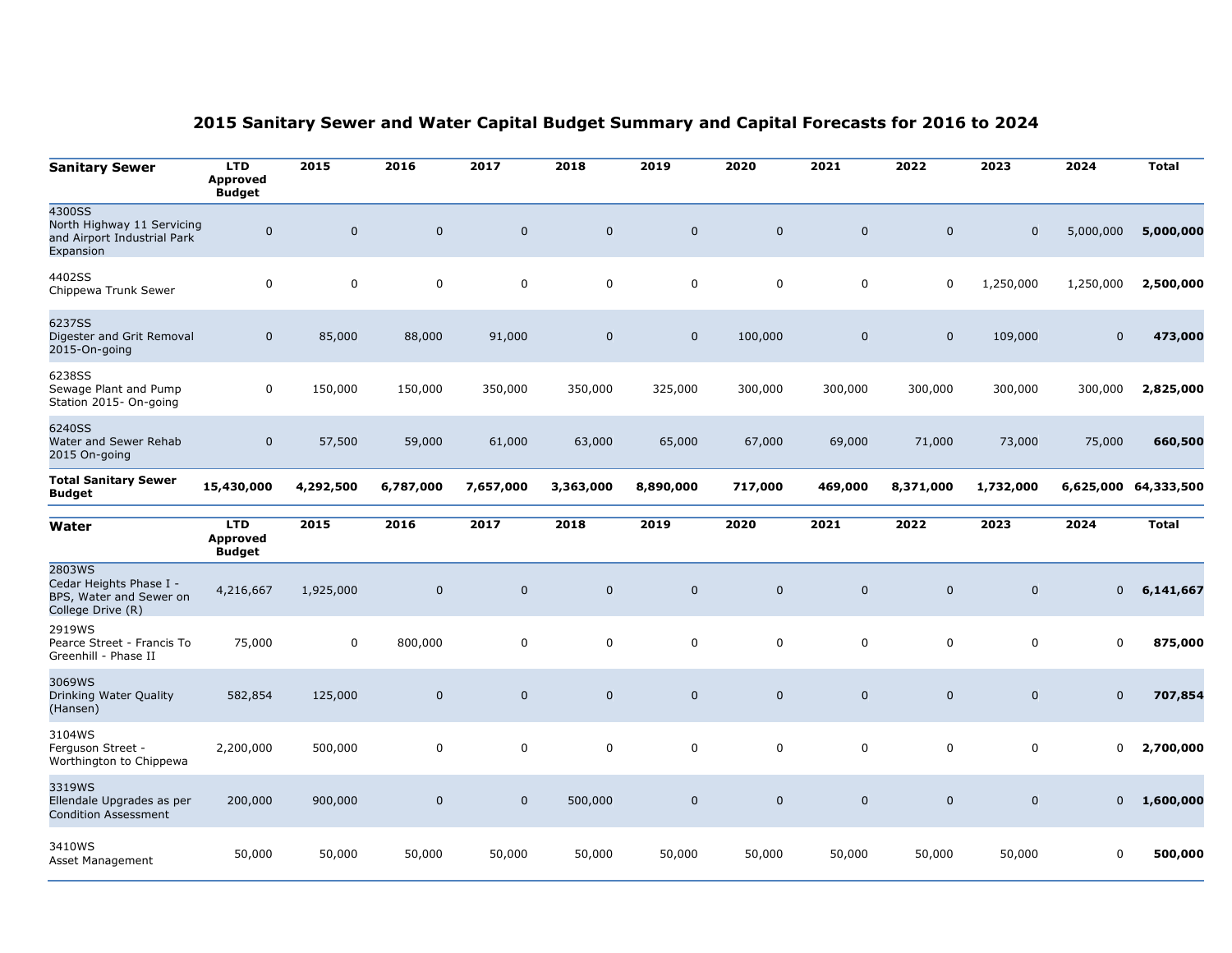| Water                                                                                   | <b>LTD</b><br><b>Approved</b><br><b>Budget</b> | 2015         | 2016         | 2017         | 2018         | 2019         | 2020         | 2021         | 2022        | 2023         | 2024           | <b>Total</b> |
|-----------------------------------------------------------------------------------------|------------------------------------------------|--------------|--------------|--------------|--------------|--------------|--------------|--------------|-------------|--------------|----------------|--------------|
| 3412WS<br>Watermain Replacement<br>Program                                              | 200,000                                        | $\mathbf 0$  | 200,000      | $\mathbf 0$  | 200,000      | $\mathbf{0}$ | $\mathbf 0$  | $\mathbf 0$  | $\mathbf 0$ | $\mathbf{0}$ | $\mathbf 0$    | 600,000      |
| 3422WS<br>Corrosion Protection for<br>Water System                                      | 130,000                                        | 130,000      | 130,000      | 0            | 0            | 0            | 0            | $\mathbf 0$  | 0           | 0            | 0              | 390,000      |
| 3500WS<br>Lakeshore Drive - Judge to<br>Gertrude (Phase I) -<br>Watermain and Road      | $\mathbf 0$                                    | $\mathbf{0}$ | $\mathbf{0}$ | 1,200,000    | $\mathbf 0$  | $\mathbf{0}$ | $\mathbf 0$  | $\mathbf{0}$ | $\mathbf 0$ | $\mathbf{0}$ | $\mathbf{0}$   | 1,200,000    |
| 3503WS<br>Jane Street - Murray to<br>Timmins - Reconstruction                           | $\mathbf 0$                                    | $\mathbf 0$  | $\mathbf 0$  | $\mathbf 0$  | 400,000      | $\mathbf 0$  | 0            | $\mathbf 0$  | 0           | $\mathbf 0$  | 0              | 400,000      |
| 3511WS<br>Sanitary and Watermain -<br>Golf Club Road (Collins<br>Drive Industrial Area) | $\mathbf 0$                                    | $\mathbf{0}$ | $\mathbf 0$  | $\mathbf 0$  | $\mathbf 0$  | $\mathbf 0$  | $\mathbf 0$  | $\mathbf{0}$ | 5,250,000   | 2,000,000    | $\mathbf{0}$   | 7,250,000    |
| 3512WS<br>Lakeshore Watermain<br>Looping - Memorial Drive<br>and Lee Park               | $\mathbf 0$                                    | 300,000      | $\mathbf 0$  | $\mathbf 0$  | $\mathbf 0$  | $\mathbf 0$  | $\mathbf 0$  | $\mathbf 0$  | $\pmb{0}$   | $\mathbf 0$  | 0              | 300,000      |
| 3515WS<br>Watermain - Cathodic<br>Protection Program                                    | $\mathbf 0$                                    | 200,000      | $\mathbf 0$  | 200,000      | $\mathbf 0$  | 200,000      | $\mathbf 0$  | 200,000      | $\mathbf 0$ | $\mathbf{0}$ | $\mathbf{0}$   | 800,000      |
| 3517WS<br>Birchs Road Standpipe<br>Maintenance and Rehab                                | $\mathbf 0$                                    | 50,000       | 200,000      | 0            | 0            | 0            | 0            | 3,000,000    | 0           | $\mathbf 0$  | 0              | 3,250,000    |
| 3601WS<br>Downtown 4 inch<br>Watermain Replacement                                      | $\mathbf 0$                                    | $\mathbf 0$  | $\mathbf 0$  | $\mathbf 0$  | $\mathbf 0$  | 1,200,000    | $\mathbf 0$  | $\mathbf 0$  | $\mathbf 0$ | $\mathbf 0$  | $\mathbf 0$    | 1,200,000    |
| 3605WS<br>Watermain Looping -<br>Ellendale Reservoir Second<br>Feed                     | $\mathbf 0$                                    | $\mathbf 0$  | $\mathbf 0$  | $\mathbf 0$  | 0            | 350,000      | 8,600,000    | 400,000      | 0           | $\mathbf 0$  | 0              | 9,350,000    |
| 3607WS<br>Cedar Heights - Phase II -<br>Larocque BPS, Standpipe,<br>Water and Sewer     | $\mathbf 0$                                    | $\mathbf{0}$ | $\mathbf 0$  | $\mathbf{0}$ | 4,550,000    | $\mathbf 0$  | $\mathbf 0$  | $\mathbf 0$  | $\mathbf 0$ | $\mathbf{0}$ | $\mathbf{0}$   | 4,550,000    |
| 3700WS<br>Seymour Street- Station to<br>Wallace - Widening and<br>Signals               | $\mathbf 0$                                    | $\mathbf 0$  | 0            | 0            | 0            | 0            | 0            | 2,500,000    | 0           | 0            | 0              | 2,500,000    |
| 3701WS<br>Norman/Chapais<br>Connection Watermain                                        | $\mathbf{0}$                                   | $\Omega$     | $\mathbf{0}$ | $\Omega$     | $\mathbf{0}$ | $\Omega$     | $\mathbf{0}$ | $\mathbf{0}$ | 150,000     | 2,000,000    | $\overline{0}$ | 2,150,000    |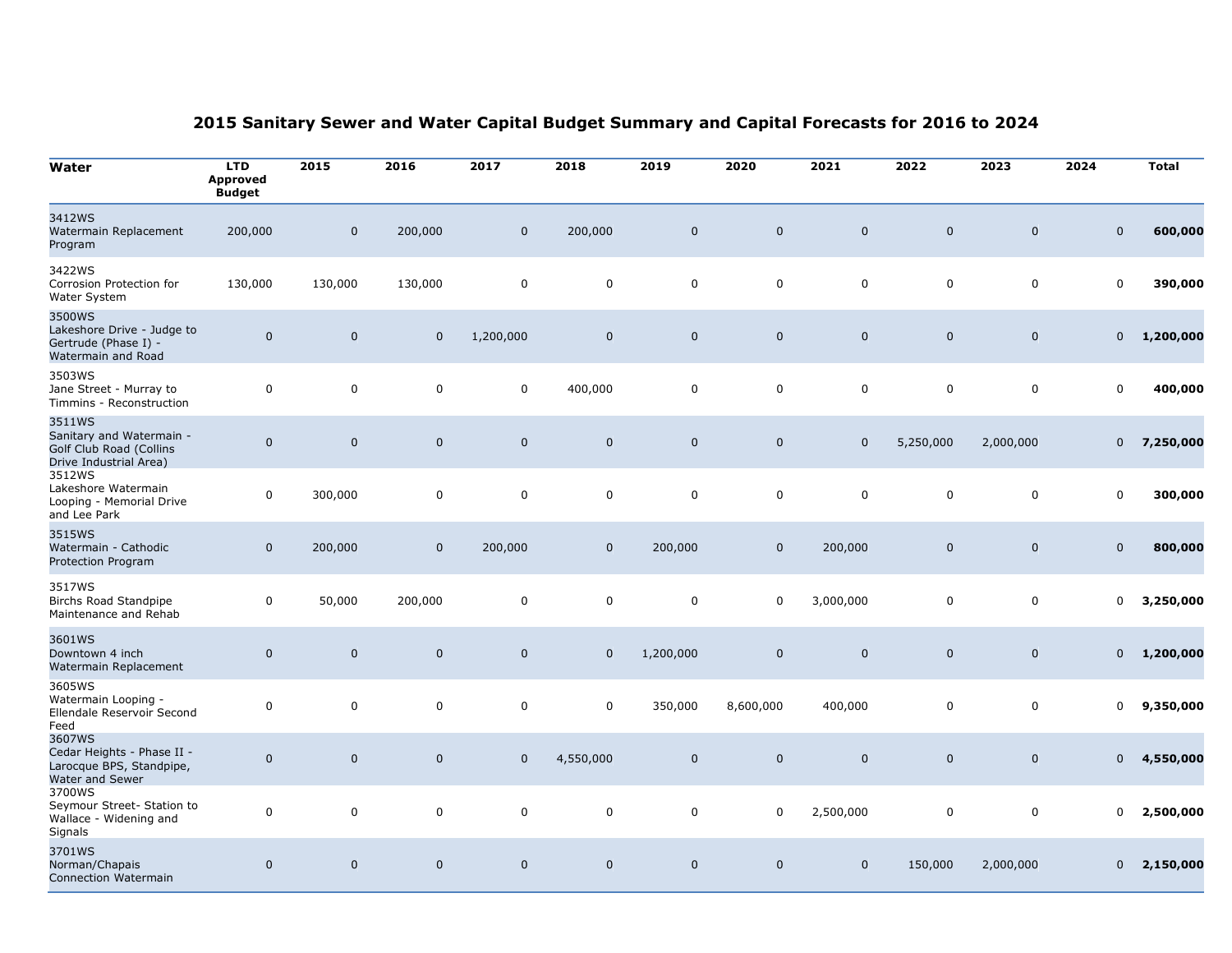| Water                                                                                                   | <b>LTD</b><br><b>Approved</b><br><b>Budget</b> | 2015        | 2016        | 2017        | 2018        | 2019        | 2020        | 2021        | 2022        | 2023        | 2024        | <b>Total</b> |
|---------------------------------------------------------------------------------------------------------|------------------------------------------------|-------------|-------------|-------------|-------------|-------------|-------------|-------------|-------------|-------------|-------------|--------------|
| 3800WS<br>Cassells Street - King<br>Street to Highway 11/17                                             | 0                                              | $\Omega$    | $\mathbf 0$ | $\mathbf 0$ | $\mathbf 0$ | $\mathbf 0$ | $\mathbf 0$ | 2,000,000   | $\mathbf 0$ | $\mathbf 0$ | $\pmb{0}$   | 2,000,000    |
| 3802WS<br>Lakeshore Drive - Gertrude<br>to Marshall (Phase II)<br>Watermain and 1 Lane                  | $\overline{0}$                                 | $\mathbf 0$ | $\pmb{0}$   | $\bf 0$     | $\pmb{0}$   | $\bf 0$     | $\mathbf 0$ | 1,200,000   | $\mathbf 0$ | $\mathbf 0$ | $\mathbf 0$ | 1,200,000    |
| 3900WS<br>Cedar Heights Road -<br>Highway 11 to Larocque<br>Urban Upgrade and<br>Watermain - City Share | 0                                              | $\mathbf 0$ | $\mathbf 0$ | $\mathbf 0$ | $\pmb{0}$   | $\mathbf 0$ | $\mathsf 0$ | $\mathbf 0$ | 0           | 5,000,000   | $\mathbf 0$ | 5,000,000    |
| 3901WS<br>Clarence Street -<br>Reconstruction - Jane to<br>Norwood                                      | $\mathbf 0$                                    | $\mathbf 0$ | $\mathbf 0$ | $\pmb{0}$   | $\mathbf 0$ | $\pmb{0}$   | 250,000     | $\mathbf 0$ | $\pmb{0}$   | $\mathbf 0$ | $\mathbf 0$ | 250,000      |
| 4200WS<br>Lakeshore Drive - Marshall<br>to Sunset (Phase III) -<br>Watermain and 1 Lane                 | 0                                              | $\pmb{0}$   | $\mathbf 0$ | $\pmb{0}$   | $\mathsf 0$ | $\pmb{0}$   | $\pmb{0}$   | $\mathbf 0$ | 1,620,000   | $\pmb{0}$   | 0           | 1,620,000    |
| 4300WS<br>North Highway 11 Servicing<br>and Airport Industrial Park<br>Expansion                        | $\pmb{0}$                                      | $\mathbf 0$ | $\pmb{0}$   | $\mathbf 0$ | $\mathbf 0$ | $\mathbf 0$ | $\mathbf 0$ | $\mathbf 0$ | $\pmb{0}$   | $\mathbf 0$ | 5,000,000   | 5,000,000    |
| 6199WS<br>Membrane Module<br>Replacement                                                                | 270,000                                        | 270,000     | 270,000     | 270,000     | 270,000     | 270,000     | 270,000     | 270,000     | 270,000     | 270,000     | 270,000     | 2,970,000    |
| 6200WS<br>City Share of Development<br>Costs 2015 On-going                                              | $\mathbf 0$                                    | 200,000     | 220,000     | 240,000     | 260,000     | 280,000     | 300,000     | 320,000     | 340,000     | 360,000     | 360,000     | 2,880,000    |
| 6201WS<br>Vehicle and Equipment<br>Replacement Program 2015<br>On-going                                 | 0                                              | 618,000     | 637,000     | 656,000     | 676,000     | 696,000     | 717,000     | 739,000     | 761,000     | 784,000     | 784,000     | 7,068,000    |
| 6202WS<br>Asphalt Resurfacing 2015<br>On-going                                                          | $\mathbf 0$                                    | 232,000     | 239,000     | 246,000     | 253,000     | 261,000     | 269,000     | 277,000     | 285,000     | 293,000     | 293,000     | 2,648,000    |
| 6204WS<br>Residential Street Rehab<br>2015 On-going                                                     | 0                                              | 290,000     | 299,000     | 308,000     | 317,000     | 327,000     | 337,000     | 347,000     | 357,000     | 368,000     | 368,000     | 3,318,000    |
| 6232WS<br>System Technology<br>Program 2015 On-going                                                    | $\pmb{0}$                                      | 105,000     | 108,000     | 111,000     | 114,000     | 117,000     | 121,000     | 125,000     | 129,000     | 133,000     | 133,000     | 1,196,000    |
| 6239WS<br>Hydrant and Valve Rehab<br>2015 On-going                                                      | 0                                              | 175,000     | 180,000     | 185,000     | 191,000     | 197,000     | 203,000     | 209,000     | 215,000     | 221,000     | 221,000     | 1,997,000    |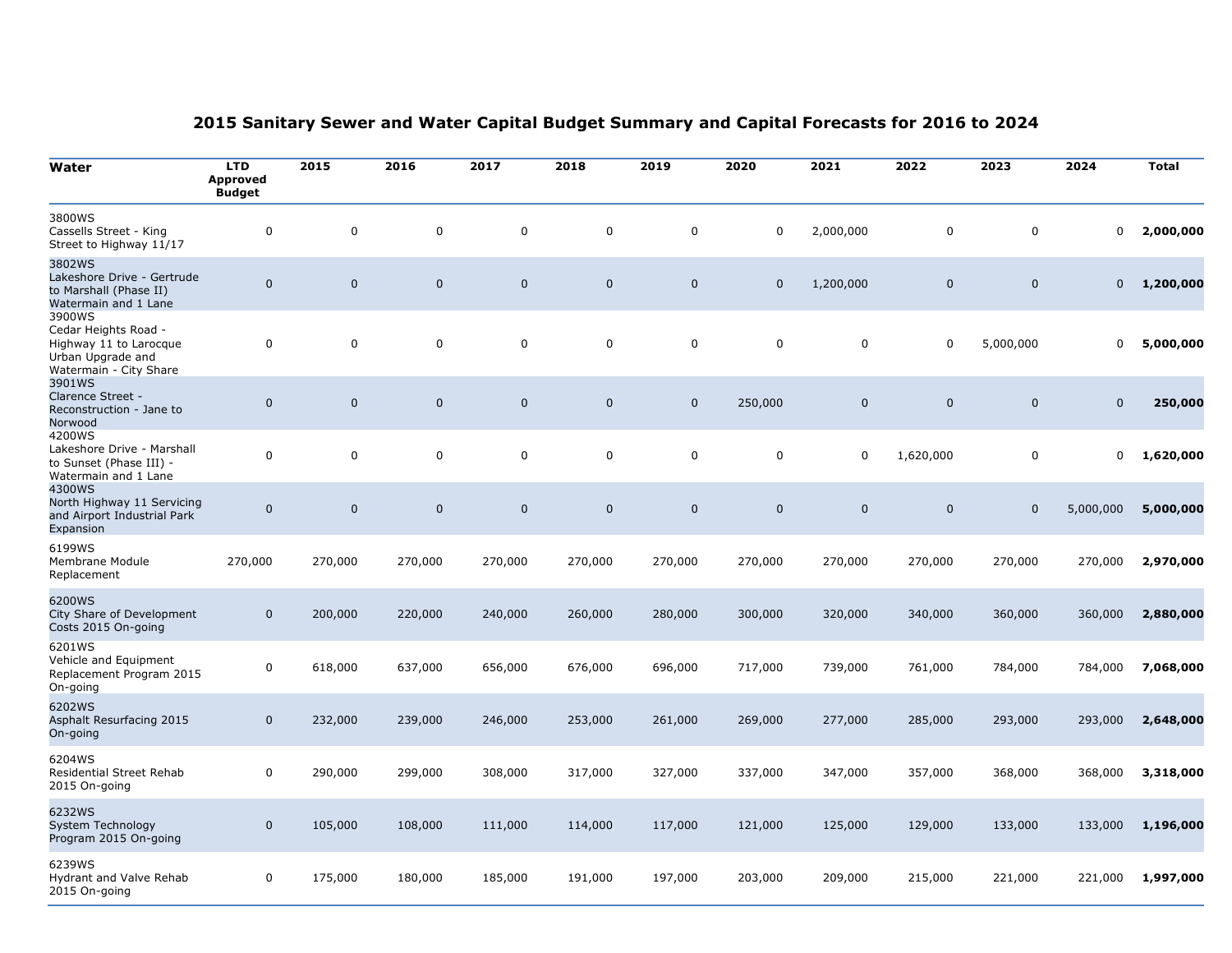| Water                                                                             | <b>LTD</b><br><b>Approved</b><br><b>Budget</b> | 2015       | 2016        | 2017         | 2018        | 2019        | 2020         | 2021        | 2022        | 2023           | 2024                   | <b>Total</b> |
|-----------------------------------------------------------------------------------|------------------------------------------------|------------|-------------|--------------|-------------|-------------|--------------|-------------|-------------|----------------|------------------------|--------------|
| 6240WS<br>Water and Sewer Rehab<br>2015 On-going                                  | $\mathbf 0$                                    | 57,500     | 59,000      | 61,000       | 63,000      | 65,000      | 67,000       | 69,000      | 71,000      | 73,000         | 73,000                 | 658,500      |
| 6241WS<br>Flush Watermains 2015<br>On-going                                       | 0                                              | 232,000    | 239,000     | 246,000      | 253,000     | 261,000     | 269,000      | 277,000     | 285,000     | 294,000        | 294,000                | 2,650,000    |
| 6242WS<br>Water Plant Maintenance<br>2015 On-going                                | $\mathbf 0$                                    | 290,000    | 299,000     | 308,000      | 317,000     | 327,000     | 337,000      | 347,000     | 357,000     | 368,000        | 368,000                | 3,318,000    |
| 6243WS<br>Watermain<br>Replace/Ream/Reline 2015<br>On-going                       | 0                                              | 175,000    | 180,000     | 185,000      | 191,000     | 197,000     | 203,000      | 209,000     | 215,000     | 221,000        | 221,000                | 1,997,000    |
| 6244WS<br>Watermain Looping 2015<br>On-going                                      | 0                                              | 115,000    | 118,000     | 122,000      | 126,000     | 130,000     | 134,000      | 138,000     | 142,000     | 146,000        | 146,000                | 1,317,000    |
| 6245WS<br>Design Work Next Year's<br>Projects 2015 On-going                       | 0                                              | 75,000     | 75,000      | 75,000       | 75,000      | 75,000      | 75,000       | 75,000      | 75,000      | 75,000         | 75,000                 | 750,000      |
| <b>Total Water Budget</b>                                                         | 7,924,521                                      | 7,014,500  | 4,303,000   | 4,463,000    | 8,806,000   | 5,003,000   | 12,202,000   | 12,752,000  | 10,572,000  | 12,656,000     | 8,606,000              | 94,302,021   |
| <b>Total Sanitary Sewer</b><br>and Water Capital<br><b>Budget</b>                 | 23,354,521                                     | 11,307,000 | 11,090,000  | 12,120,000   | 12,169,000  | 13,893,000  | 12,919,000   | 13,221,000  | 18,943,000  | 14,388,000     | 15,231,000 158,635,521 |              |
| <b>Reserve Funding (R)</b>                                                        | <b>LTD</b><br><b>Approved</b><br><b>Budget</b> | 2015       | 2016        | 2017         | 2018        | 2019        | 2020         | 2021        | 2022        | 2023           | 2024                   | <b>Total</b> |
| 2803WS<br>Cedar Heights Phase I -<br>BPS, Water and Sewer on<br>College Drive (R) | $\mathbf 0$                                    | (23, 710)  | $\mathbf 0$ | $\mathbf 0$  | $\mathbf 0$ | $\mathbf 0$ | $\mathbf 0$  | $\mathbf 0$ | $\bf{0}$    | $\overline{0}$ | $\mathbf 0$            | (23,710)     |
| 3304SS<br><b>Extension of Sanitary</b><br>Sewer to Pinewood<br>Park Drive Area    | (506, 842)                                     | (299, 940) | 0           | $\mathbf 0$  | $\mathbf 0$ | $\mathbf 0$ | $\mathbf 0$  | $\mathbf 0$ | $\mathbf 0$ | $\mathbf 0$    | 0                      | (806, 782)   |
| 3513SS<br><b>Wastewater Treatment Plan</b><br>- Grit Removal at Front End         | $\mathbf 0$                                    | (74, 086)  | $\mathbf 0$ | $\mathbf 0$  | $\mathbf 0$ | $\mathbf 0$ | $\mathbf 0$  | $\mathbf 0$ | $\mathbf 0$ | $\mathbf 0$    | $\mathbf 0$            | (74, 086)    |
| <b>Total Reserve Funding</b>                                                      | (506, 842)                                     | (397, 736) | $\mathbf 0$ | $\mathbf{o}$ | $\mathbf 0$ | $\mathbf 0$ | $\mathbf{o}$ | $\mathbf 0$ | $\mathbf o$ | $\mathbf 0$    | 0                      | (904, 578)   |